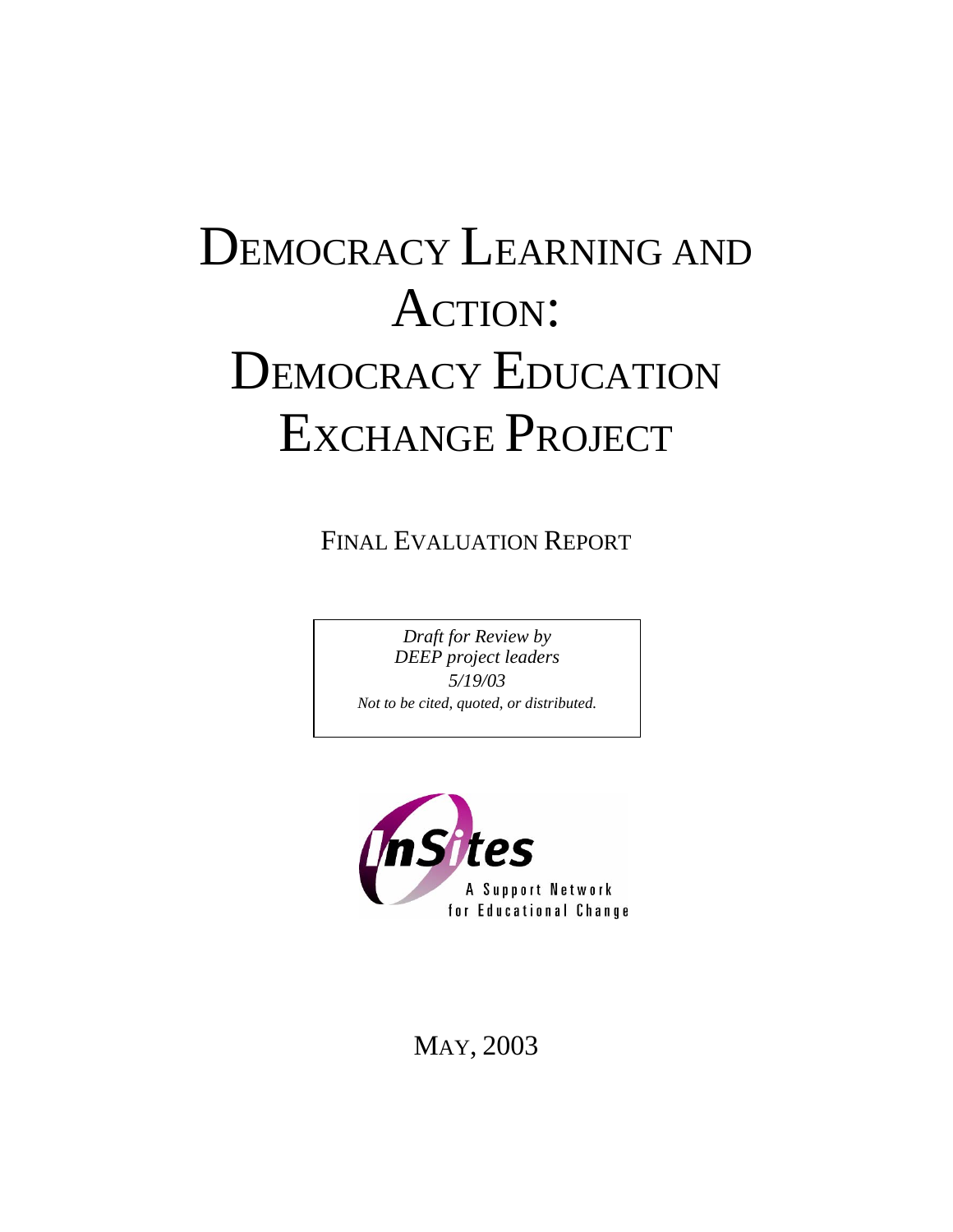*May 2003* 

*Prepared for The American Forum, Inc. 120 Wall Street, Suite 2600 New York, NY 10005 212-624-1300* 

*Prepared by InSites P.O. Box 4391 306 W. Lodgepole, #9 Dillon, CO 80435-4391 970-668-0779* 

*This document is part of the evaluation work being conducted by InSites, a Colorado-based non-profit 501(c)3 organization that conducts research and evaluation and provides technical assistance to schools, districts, states, and organizations engaged in major change within education systems.* 

*The primary InSites evaluation team members for this project are Beverly Parsons (Executive Director of InSites), Carolyn Lupe (Evaluation Associate), and Viola Geinger (Writer/Editor).* 

*The information and opinions provided herein are the sole responsibility of the authors and do not represent agreement or positions of The American Forum, the project participants, or funding agents.*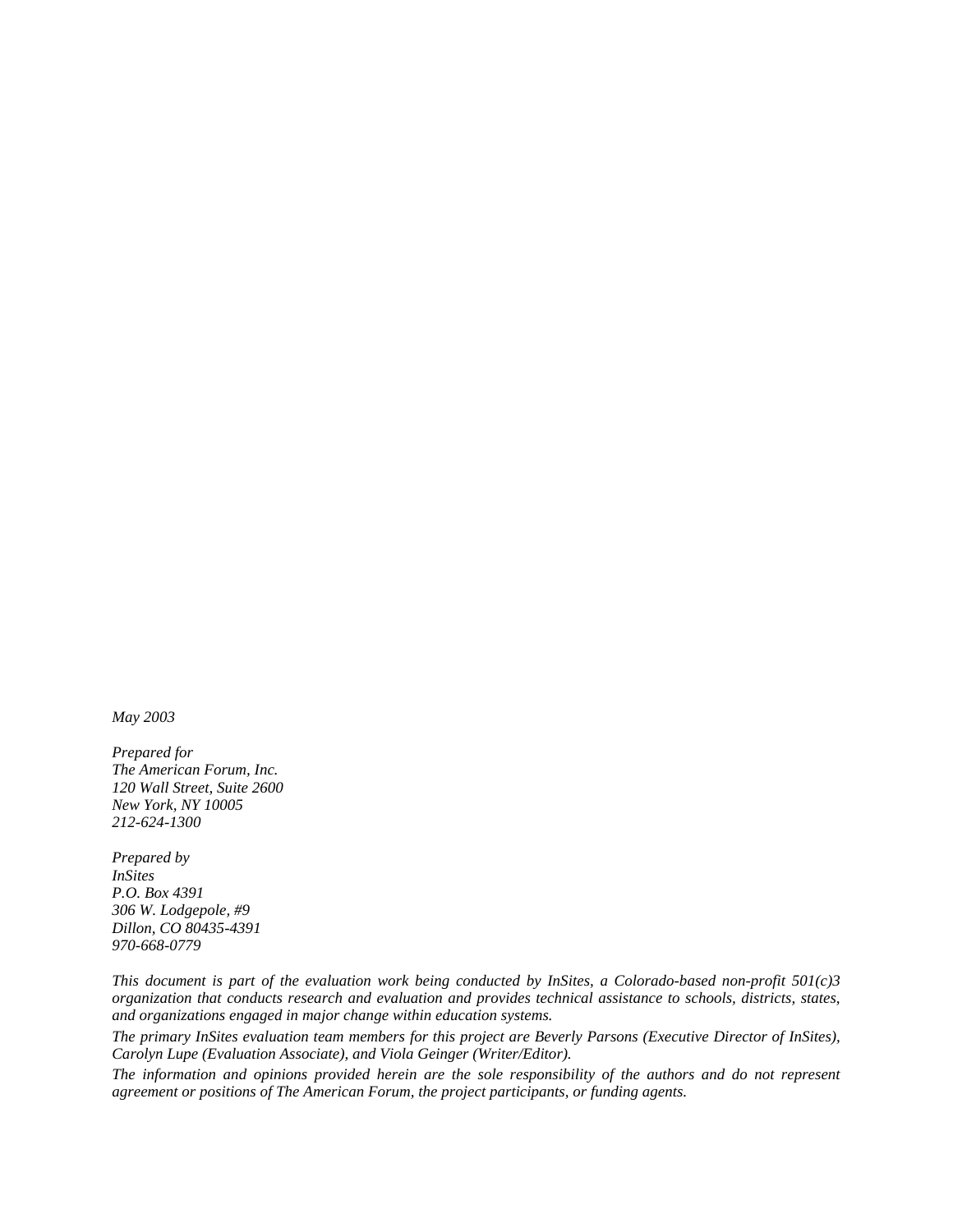This draft does not have the section on the U.S. component. Also, information on this component is missing from the Executive Summary.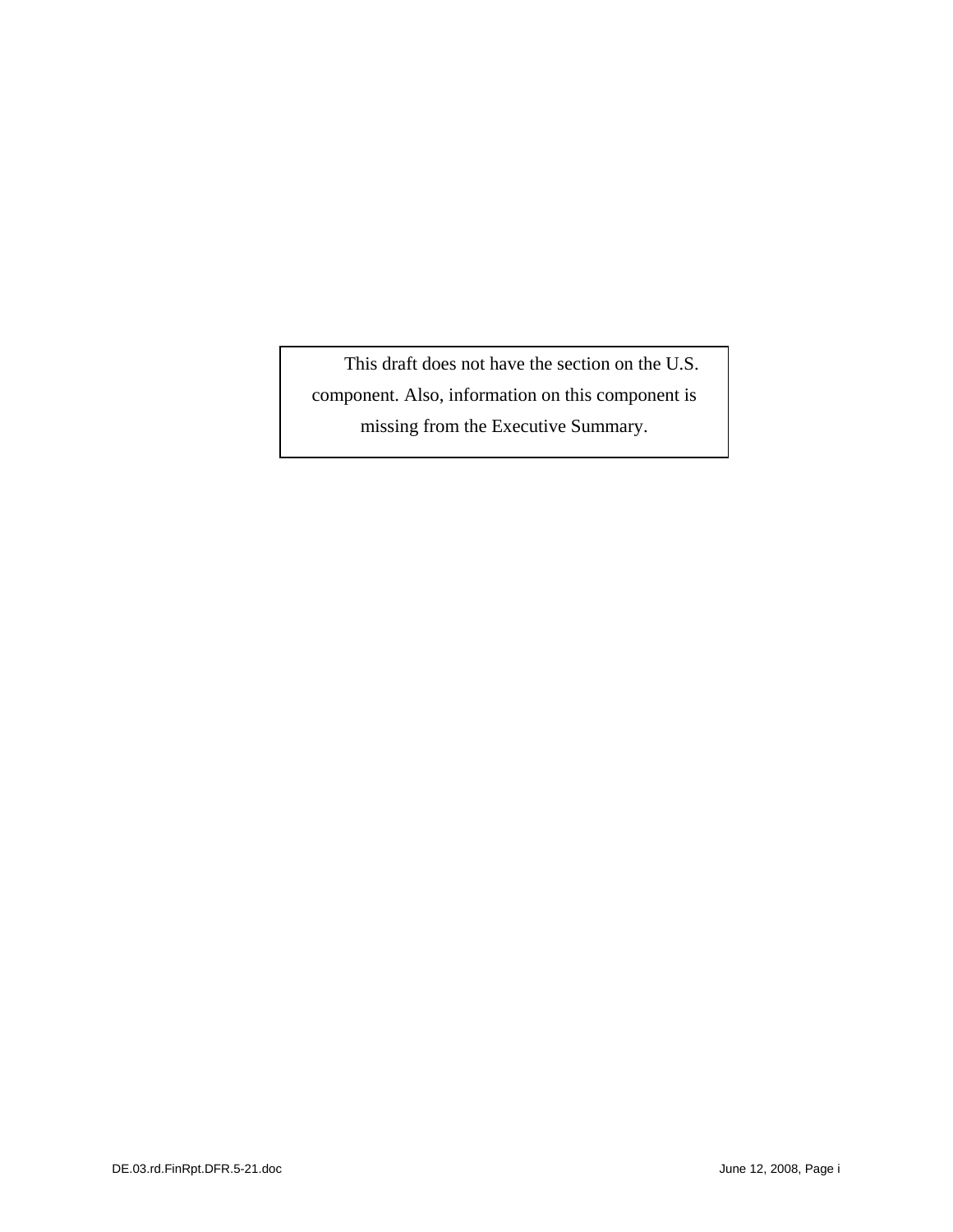# **Table of Contents**

| Appendix C. Numbers of Participants in CEE/NIS DEEP Team Activities 31 |  |
|------------------------------------------------------------------------|--|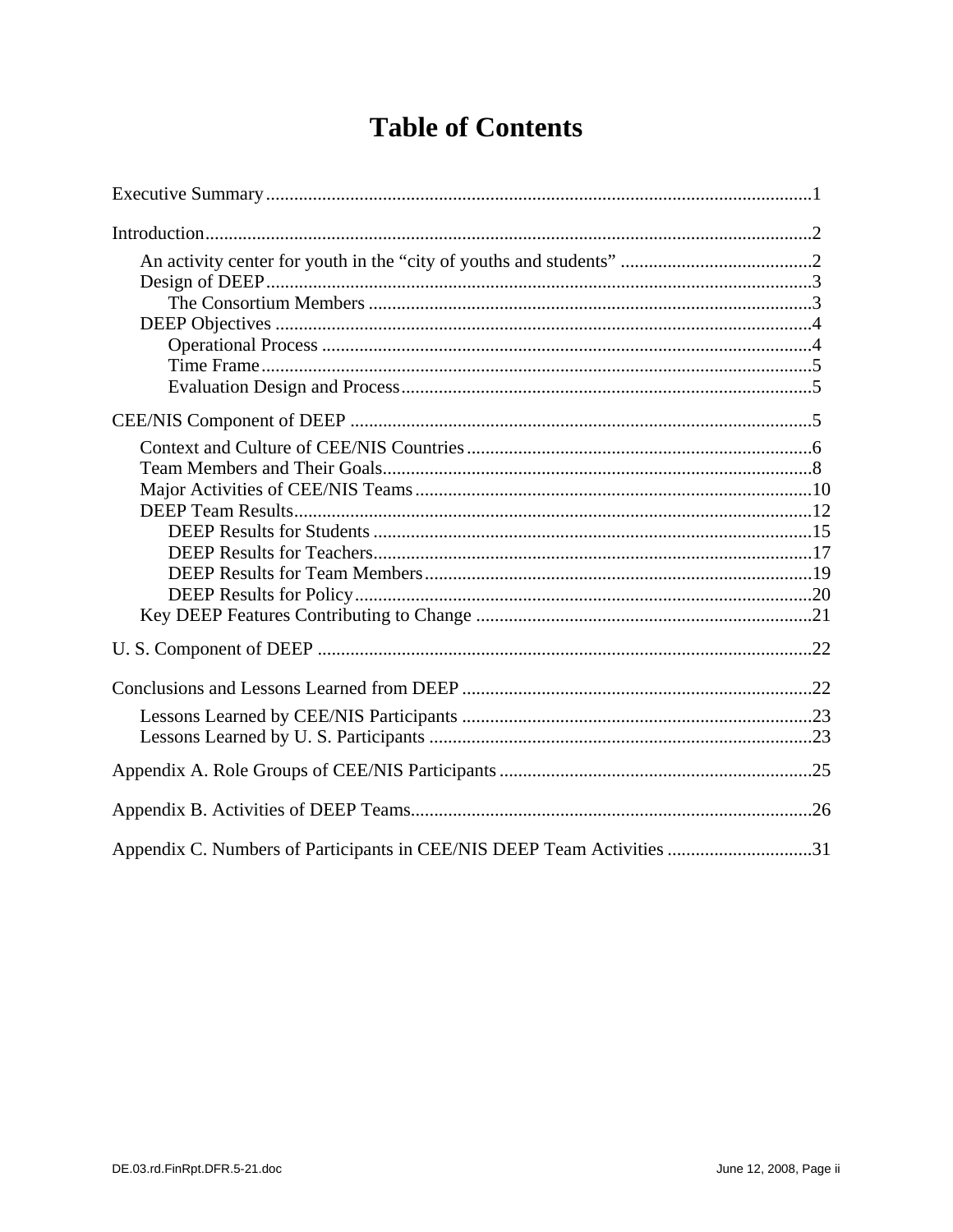### **Executive Summary**

The Democracy Education Exchange Project (DEEP) set out in October 2001 to support the efforts of educators, non-governmental organization (NGO) leaders and policymakers in 12 countries of Central and Eastern Europe (CEE) and the Newly Independent States (NIS) of the former Soviet Union to help their students gain the knowledge, skills and attitudes they need to participate more effectively in a democracy. A second goal was to provide counterparts in the U. S. with the experience and opportunities they need to improve knowledge about these emerging democracies in their schools and education systems.

In the course of just one year, DEEP demonstrated that the quality of democracy education can improve tangibly in the short term in the CEE/NIS countries and a base can be built for further strengthening in the long term. Thousands of students, teachers, NGO leaders and others in and around the participating schools and teams deepened their understanding of democratic principles and the responsibility and action that real democracy requires. They developed a more open climate for discussion and decision-making among themselves and with others. The level of practical knowledge improved about democratic structures such as local government and how citizens can have influence. Teachers and young people alike gained confidence to take action and raised their profile as constructive citizens in their communities. And democracy education more generally benefited from interactive teaching techniques, tailored instructional materials for teachers and students, and from significant institutional changes such as the nationwide adoption of new civic education standards in two of the 12 participating countries.

 Key elements of the DEEP process led to the changes. First, student learning was the ultimate aim. Second, hands-on experience in the U. S. and in the CEE/NIS countries as well as relevant instructional materials and other information supported clear and careful planning for how to achieve that improved learning. Finally, democratic principles of open communication, collegial collaboration and community action suffused all phases of the project.

[Further information to be added once U. S. section is completed.]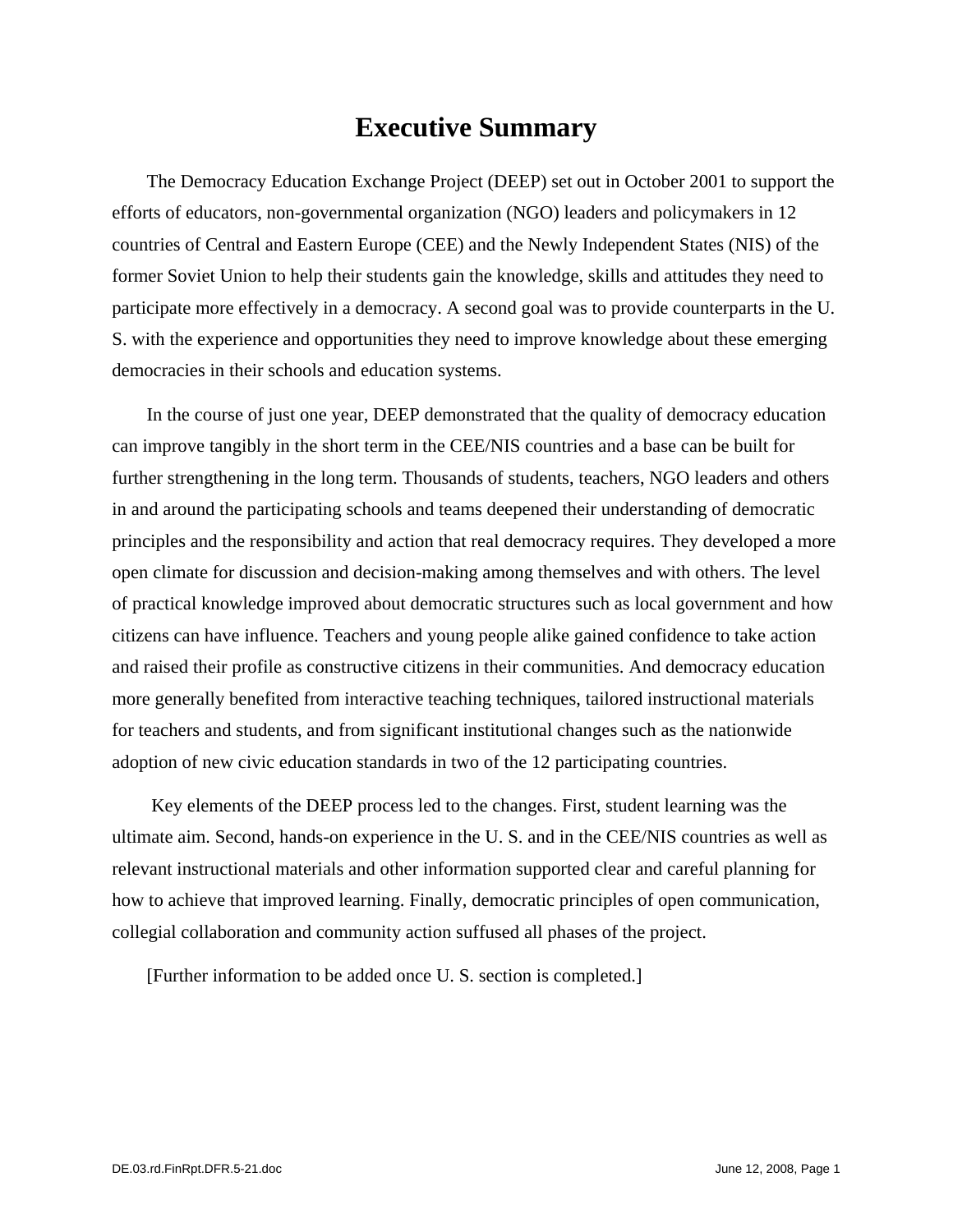### **Introduction**

#### **An activity center for youth in the "city of youths and students"**

A web site from Cahul, Moldova, describes this hillside spa town 110 miles south of the capital of Chisinau as "a city of youths and students." With a population of just 40,000, it nevertheless has two universities, three colleges, four college-prep high schools and ten general schools. And yet, as recently as last year, the city had no activity center for young people. "As a result, a lot of young people (were) spending time in an unhealthy and unuseful manner," the Moldovan DEEP team wrote in its report.

 So 26 students from three high schools made it the goal of their DEEP project to change that. Students and adults from their group along with members of six other local action groups received training from the DEEP Moldova trainers in team building, using the Internet and employing advocacy strategies such as writing letters and press releases. They established contacts with local media, an NGO center and the municipal department for youth. They used a DEEP stipend to pay for computer access at Internet clubs so they could exchange ideas among themselves and with other DEEP teams.

Once they felt prepared, they set out to meet the mayor. But their repeated efforts to arrange a meeting were rebuffed. So some of the students managed to get into a meeting that the mayor was having with another group of young people, requested the floor and asked the mayor to help them do something constructive for their community. The mayor agreed. But once again, when they went to see him at the appointed time, he wasn't there. The group didn't give up. It was already distributing leaflets and had organized a community roundtable to discuss the idea and build local support. The students also arranged discussions on local television and radio. Once again, the students addressed the mayor, this time in a letter that cited the local law on youth and the mayor's own public promises.

Their persistence paid off. By the end of the four-month project, the mayor signed a recommendation for the local council to consider the idea of converting a former "House of Culture," a ubiquitous institution in most Soviet-era cities and towns, into a center for youth. But the project achieved more than a one-time victory. Students involved in DEEP in Moldova reported that they learned how to communicate and cooperate with each other and with others in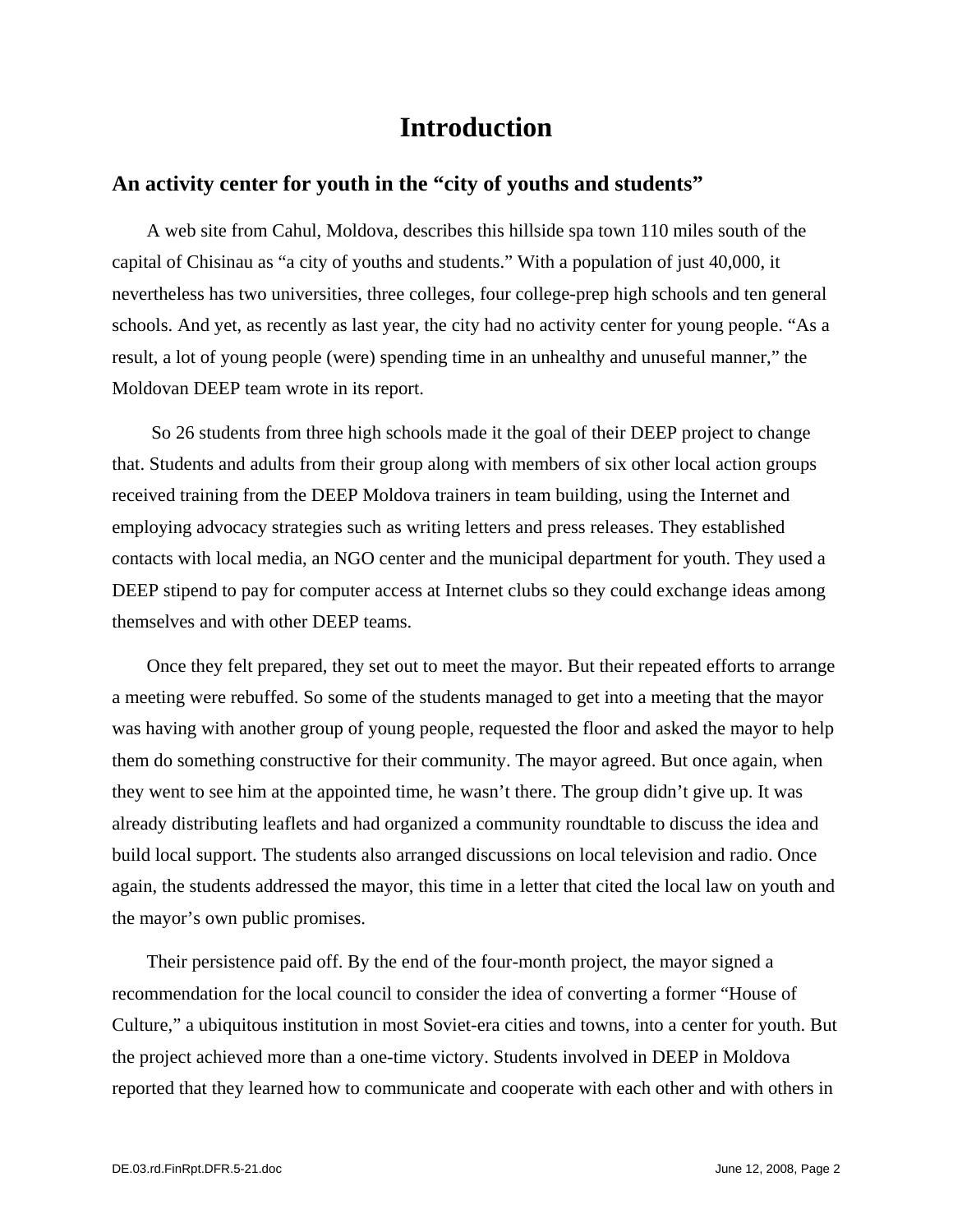their community. They learned how their local government was structured and how to write letters and make phone calls and other basics of lobbying for a cause. And, despite their discouragement when the mayor snubbed them at first, the support they'd raised in the community kept them charging ahead. In the end, they'd gained one more thing: self-confidence.

*"I learned that the word 'no' does not exist," one student wrote. "You have to persist to (accomplish) something."* 

The Moldovan students' accomplishments represent not only in a concrete result but, even more importantly, the entire learning process encapsulates the goal achieved in DEEP for students, teachers, and many others: a deeper understanding of the meaning and practice of active democracy and a newfound confidence in the possibilities for themselves and for their communities.

#### **Design of DEEP**

#### **The Consortium Members**

Five organizations primarily led DEEP:

- The American Forum (TAF) organizes international exchanges for teachers and students as well as international conferences on global education.
- Social Science Education Consortium (SSEC) promotes collaboration among social scientists and social studies educators by developing curricula and programs and conducting research on effective teaching.
- The Constitutional Rights Foundation:  $CRF Chicago$  and  $CRF Los$  Angeles develop curricula and conduct trainings and programs on teaching civics through interactive examinations of issues as well as local institutions and their practices.
- Street Law promotes practical understanding of law through interactive teaching that values students' opinions. Conducts civic education programs worldwide.

The American Forum administered the grant. Each of the other four organizations coordinated the work with three CEE/NIS teams and U. S. teachers in their locale. These four primary organizations collaborated with five other organizations to accomplish the DEEP program: 1) International Educational and Resource Network (iEARN); 2) Close Up Foundation Inc.; 3) The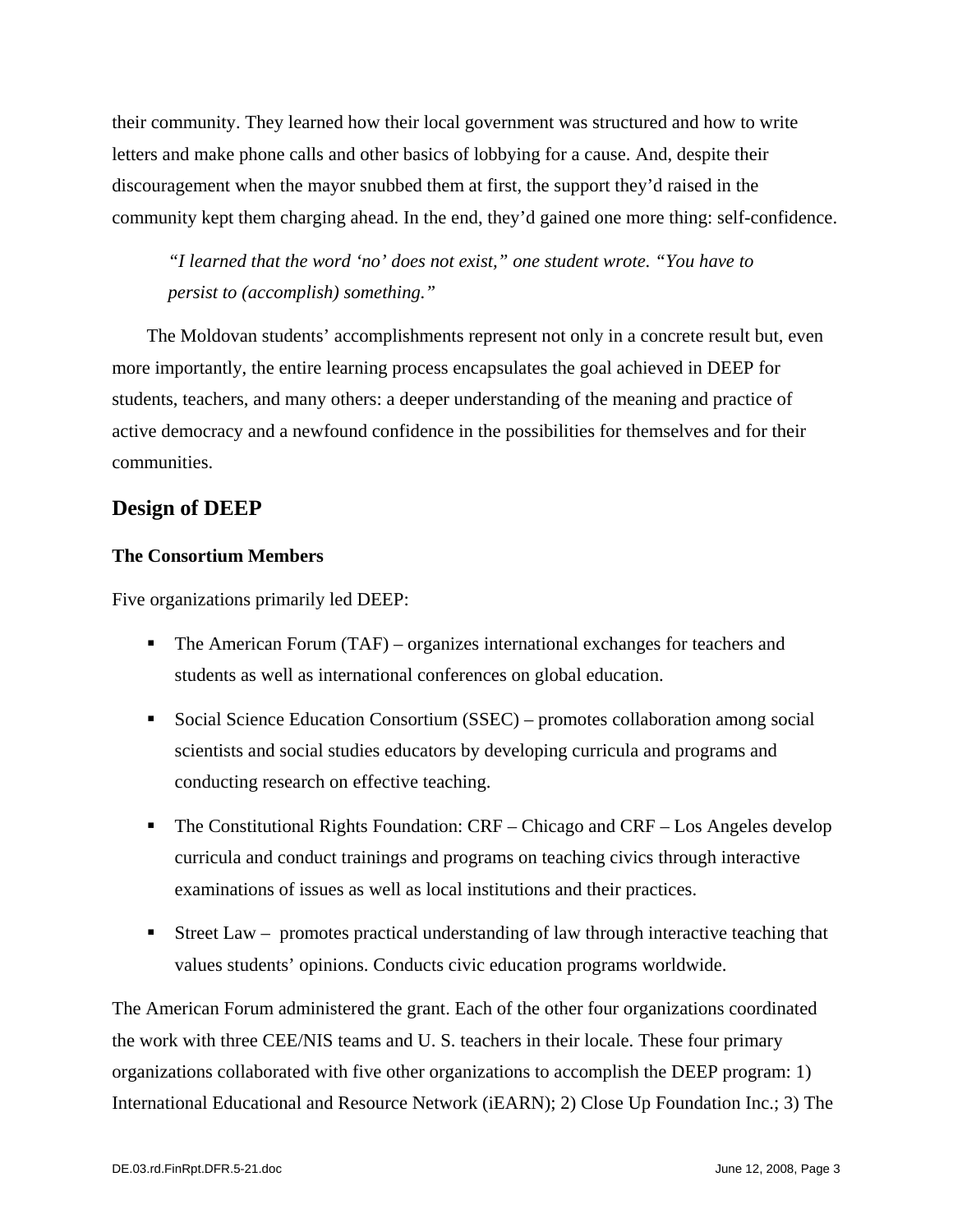Institute for the Study of Russian Education at Indiana University (ISRE); 4) the National Council for the Social Studies; and 5) The Council of Chief State School Officers.

#### **DEEP Objectives**

The project aimed to increase the capacity of teachers, teacher trainers, non-governmental organizations and students in selected transitional countries to understand, teach and spread democratic practices. The ultimate goal was to create ways to strengthen constitutional democracy by improving democracy education in schools. All training and interaction were to be participatory and practical and designed to model the open, democratic approaches that the project intended to foster in the participants and beyond.

#### **Operational Process**

The DEEP process could be likened to the ripples that emanate from a stone thrown into a pond. It started, for example, with three participants from each of the 12 CEE/NIS countries and by the end actively involved hundreds of teachers, NGO members and students. DEEP project directors from the main consortium member organizations selected three participants by application from each of the 12 countries to attend a one-week launching conference organized in Budapest, Hungary, in February 2002. U. S. educators selected by the project directors also attended the conference and participated in the CEE/NIS teams' visits to the U. S.. In Budapest, the participants became familiar with the project's goals and philosophy, and the CEE/NIS teams began developing their plans of action for their own countries with materials and assistance from program directors.

Those teams then recruited seven more members for each team from their countries, selected a leader and prepared for a 21-day visit to the U. S.. Three country teams visited each of four host locations in successive visits in Spring 2002. They became more familiar with U. S. democratic practices and democracy education by discussing and comparing their systems with U. S. counterparts and experts and by visiting schools, governmental offices, local council meetings and education, law and policy organizations. All the while, they worked within their teams and with their U. S. colleagues and the program directors to amplify their plans for extending democracy education and practice in their home schools and countries. Overall, the plans were realistic and detailed and aimed at both short-term and sustainable long-term improvements in student learning about democracy.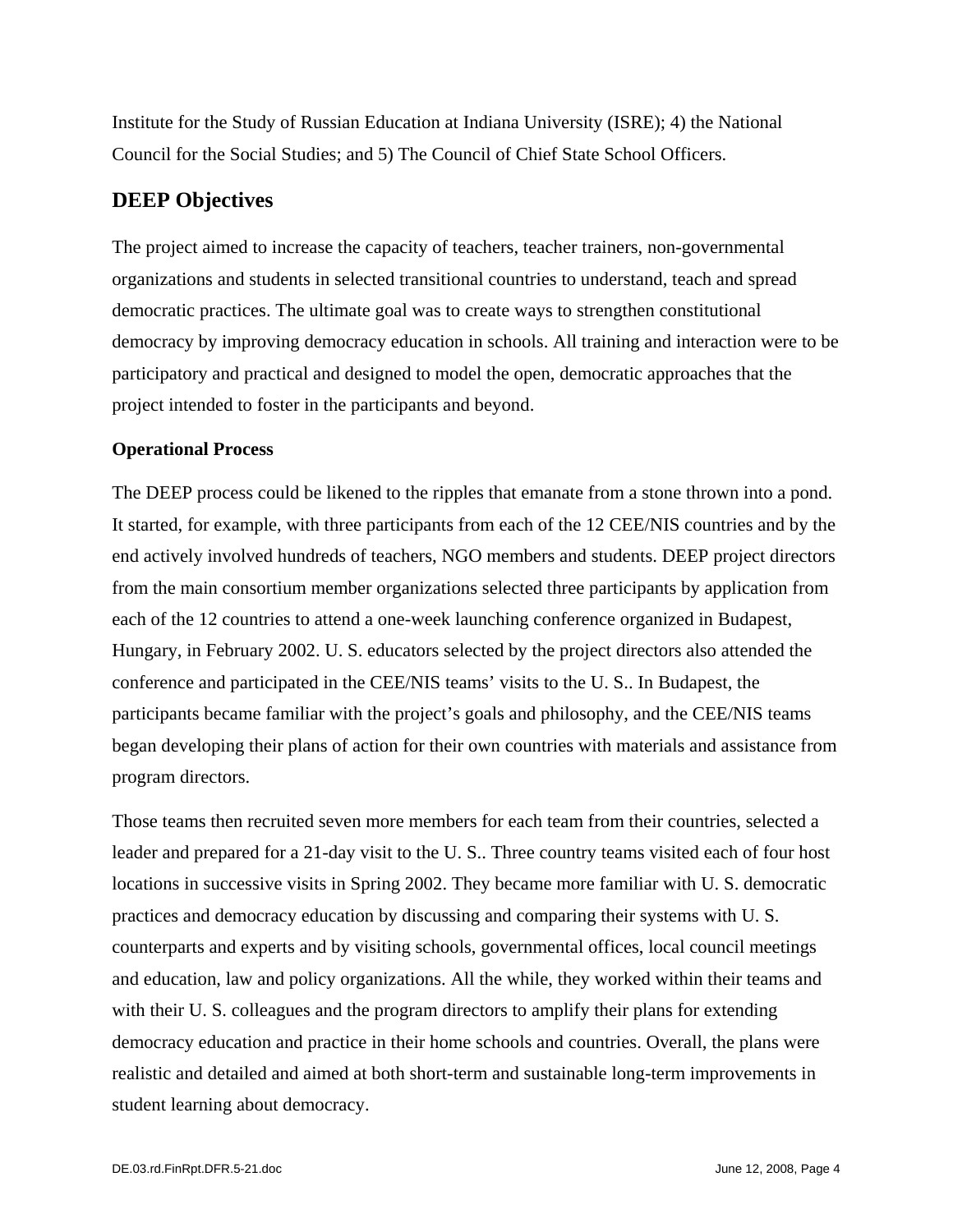In the next seven months of the grant period, the teams carried out their plans in their home countries, including adapting and preparing materials, training hundreds of teachers and students directly and advising and monitoring projects. Meanwhile, U. S. educators in each of the four U. S. locations carried out their own plans for improving instruction about emerging democracies in their own curricula.

#### **Time Frame**

The U. S. Department of Education provided funding for one year.<sup>1</sup> Therefore, the program was designed to allow for some small success during that time period while building a base of skills, knowledge, contacts and motivation that would help participants continue their work, either with existing funding or by finding additional financing.

#### **Evaluation Design and Process**

Systematic monitoring and evaluation were built into every stage of the project. From the beginning, each team developed an "Action and Inquiry Map" (AIM) in graphic format tailored to its own plan that identified activities, results and indicators of achievement. Each team developed a detailed action plan that included structured evaluation of their progress. Participants completed surveys at every stage and kept journals of their work, and CEE/NIS team leaders submitted project reports. The U. S. program directors also reported on results after their visits to their partner countries. In addition to compiling and analyzing all evaluation materials, evaluators interviewed project directors at each location in the U. S. as well as U. S. educators and consultants who traveled to CEE/NIS countries in support of the team projects there. And evaluators conducted focus groups with U. S. educators to determine their progress in increasing information about CEE/NIS countries in their curricula. Each element of the evaluation process tested whether and how well the original goals were achieved, including program quality, sustainability and lessons learned.

This evaluation report focuses primarily on outcomes of the DEEP program for students, teachers, team participants, and policy. Reports from the four U. S. sites provide details of their activities and the response of DEEP teams working with their site.

### **CEE/NIS Component of DEEP**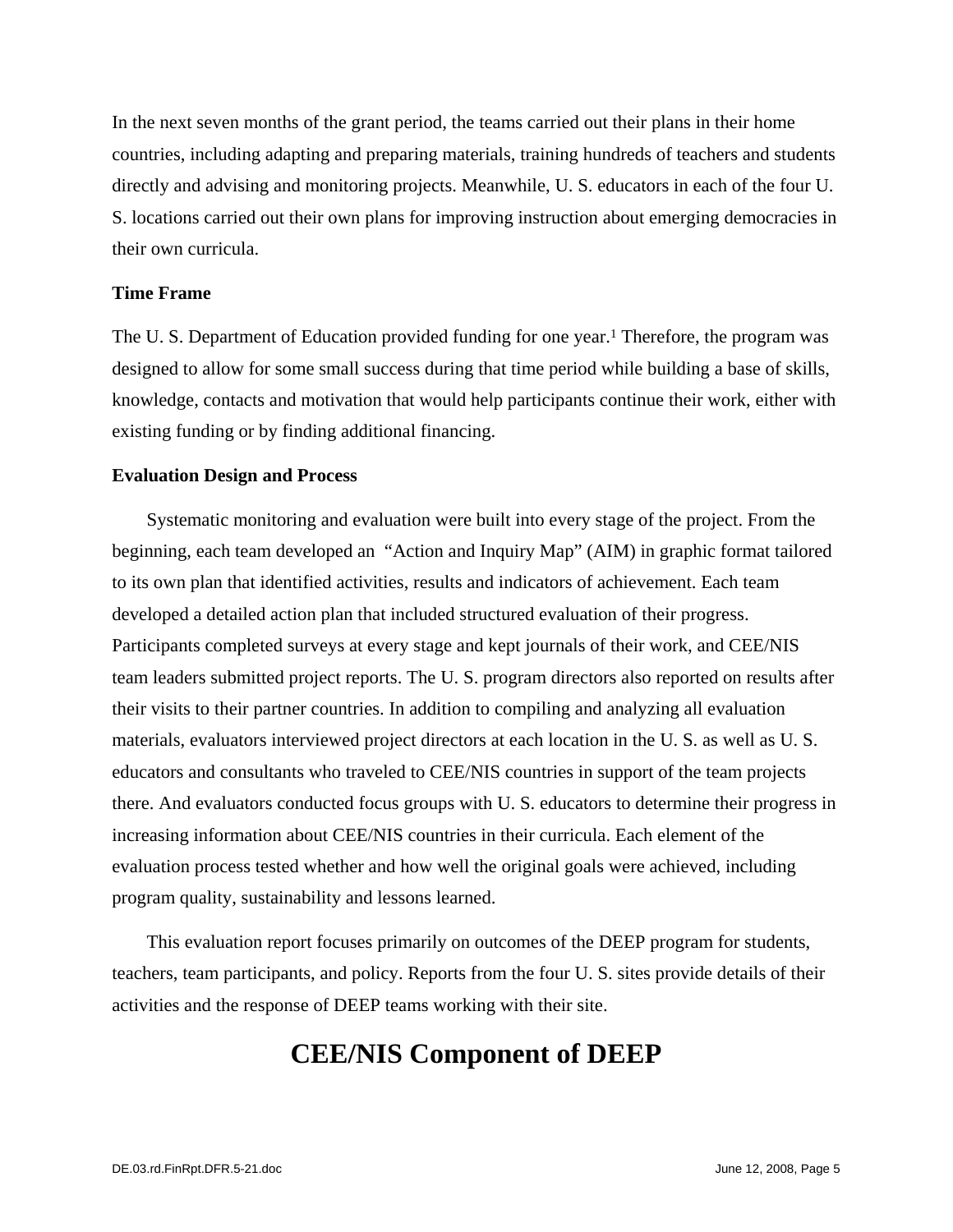#### **Context and Culture of CEE/NIS Countries**

Authoritarianism was not just a system of government in Eastern Europe and the former Soviet Union; it was a way of life. So the profound change that is necessary to function democratically cannot be underestimated. Even now, the level of freedom and democracy varies greatly across the 12 countries involved in DEEP. Table 1, based on assessments in *Nations in Transit 2001* by the American non-profit democracy advocacy organization Freedom House, may be helpful in categorizing the countries somewhat based on six elements: political processes, civil society, independent media, governance and public administration, corruption and legal and judicial framework.

| <b>Level of Democracy</b>       | Country                                                   |
|---------------------------------|-----------------------------------------------------------|
| <b>Consolidated Democracies</b> | Poland, Czech Republic, Lithuania, Estonia, Croatia       |
| <b>Transitional Governments</b> | Moldova, Ukraine, Armenia, Russia, Kazakhstan, Azerbaijan |
| Consolidated Autocracies        | Uzbekistan                                                |

*Table 1 – Level of Democracy in CEE/NIS Countries* 

"Consolidated democracies" have maintained, over time, a high standard of democratic practice, good governance, and respect for basic rights. "Transitional governments" are moving toward these standards, and "consolidated autocracies" are characterized by statism or repression. Poland, for example, scored high on a recent international study of 14-year-old students and their civic knowledge. Uzbekistan, on the other hand, is controlled by a single political party and a powerful president. Reports from the DEEP team in Croatia indicated that its placement in this chart as "consolidated" might be debatable because the country's pervasive and rigid bureaucracy left over from the communist era when it was part of the former Yugoslavia.

Even in the other "consolidated democracies," all of which are due to join the European Union next year, DEEP team members reported consistently that, even in 2002, a theoretical or academic understanding of democracy did not translate into the more consistent civic awareness and activism required to maintain a democratic system. And although education systems and schools required "civic education," teaching and learning remained mostly theoretical, and surveys of participants at the beginning of DEEP showed that practical understanding was thin. Democratic practices were not the norm in the teams, schools or classrooms. The problem was

 <sup>1</sup> The results reported here covered three additional months under a no-cost extension of the grant.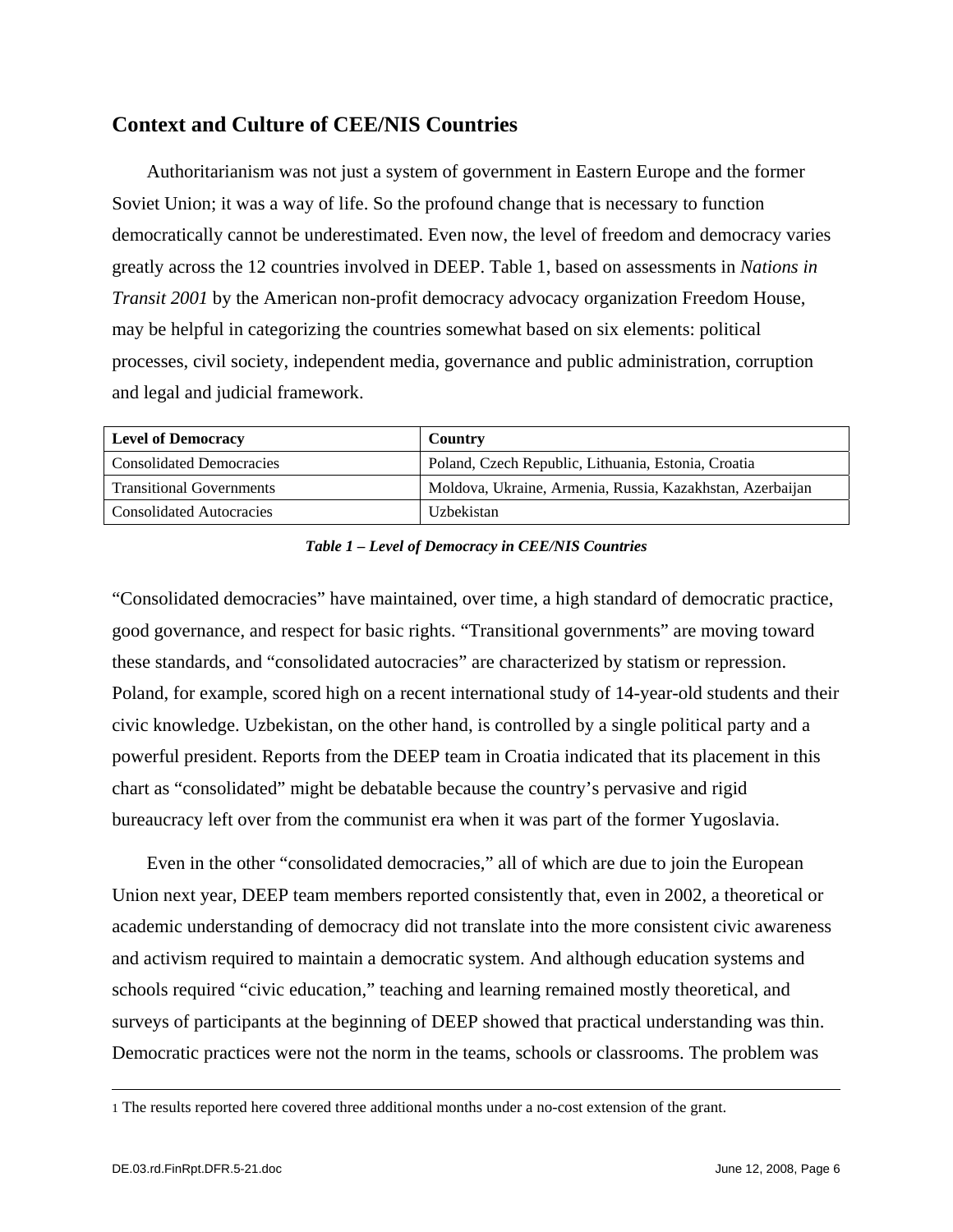more acute in DEEP countries further east. Table 2 shows the status of democracy education in the DEEP countries, based on information from team members and site directors at the beginning of the project.

| <b>Status of Democracy Education</b>                                                                      | <b>Countries</b>                                               |
|-----------------------------------------------------------------------------------------------------------|----------------------------------------------------------------|
| High (Democracy education in the school curriculum)                                                       | Poland, Czech Republic, Armenia, Estonia, Russia,<br>Lithuania |
| Medium (Democracy education not in the curriculum<br>but some content offered in school and after school) | Moldova, Ukraine, Azerbaijan, Croatia                          |
| Low (awareness stage, few opportunities for<br>democracy education)                                       | Uzbekistan, Kazakhstan                                         |

*Table 2 – Status of Democracy Education in CEE/NIS Countries at Beginning of DEEP* 

#### [*Site Directors. Please review the table above to check for accuracy of placement of the DEEP countries on level of democracy education.*]

In practice, such lingering authoritarian tendencies and institutions mean, for example, that communication within schools and communities remains rigid and governed by a pecking order rather than being open and constructive. Many citizens still think it is government's job to initiate improvements, or at least they don't believe that ordinary citizens can have influence, nor do they know how to try. In Ukraine, testing and questionnaires at the beginning of the project showed that a majority of students and teachers didn't know how to address public officials effectively and constructively, including structuring a conversation, planning a solution, getting other citizens involved and persuading authorities. In Azerbaijan, even simple visits by DEEP teams of students and teachers to the Constitutional Court, museums and monuments to learn about these structures drew discouraging comments from students' families and friends that the visits were a waste of time and just staged by local politicians interested in the publicity. Even in Estonia, considered to be the most advanced of the European Union-candidate countries, the DEEP team reported that students and citizens generally don't recognize their responsibility to the state, society and government.

It became clear at the early stages of DEEP that part of the reason for the relatively low level of substantive democratic practice [*Program Director – is this overstated?*] was the little or at least largely theoretical exposure available to democracy education, whether in society or in schools. In Russia, for example, a DEEP team survey of 1,378 students in four administrative districts measured their democratic citizenship levels on a scale of high, medium or low. In the two districts where figures are available, the proportion of students scoring high ranged only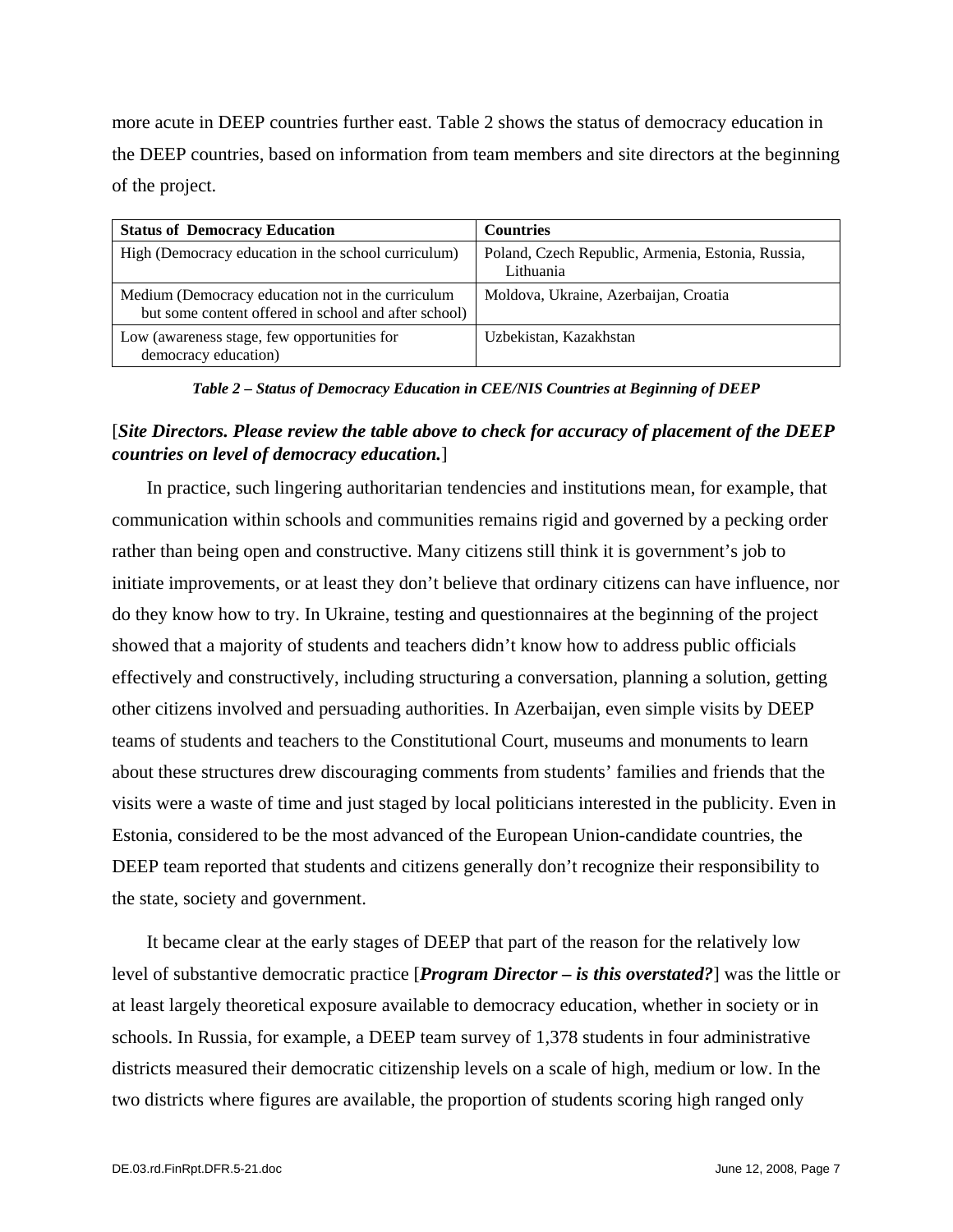from 8.3 percent to 14 percent. The proportion scoring low ranged from 14 percent to a disturbing 47 percent.

Given the level of democracy, each of the teams faced different challenges and issues, but the DEEP process allowed them to design projects and methods based on their own conditions and make progress starting from wherever they, their schools, and their countries were in the democracy continuum.

#### **Team Members and Their Goals**

As envisioned in DEEP's objectives, each country team and their projects reached and involved a variety of people who are directly responsible for democracy education and who influence the degree of understanding and active participation by citizens in the democratic process. Each CEE/NIS country team of about 10 members consisted of a range of relevant professionals, although the specific make-up varied from one country to another. The most common representation was teachers, NGO staff and teacher trainers. But, for example, the Kazakh team had more administrative and university representatives than K-12 educators and NGO staff. Croatia, Moldova and Uzbekistan had more K-12 educators and NGO staff than administrators and university representatives. Seven of the 12 teams had at least one representative from the country's education ministry who came for the U. S. visit, and the Ukraine team included four ministry staff. Their team projects, in turn, involved more participants representing each of these sectors, in addition to thousands of students. The result was substantive learning and action by people in a position to influence the perpetuation of democratic principles and democracy education. (Refer to Appendix A for details of team members roles.)

By consensus, each team set different aims and developed different activities to suit its country's needs, culture, and level of democracy. But all teams had the ultimate goal of achieving results for students both in the short term and the long term. Through the DEEP process, team members came to understand the need to work for systemic change, and all teams stressed at least two of the four main areas of emphasis: student learning, teacher learning, curriculum/materials development and policy/research.

The following summarizes each team's goals as developed during their visit to the U. S.. In general, teaching students to be active and responsible citizens was a strong theme, in addition to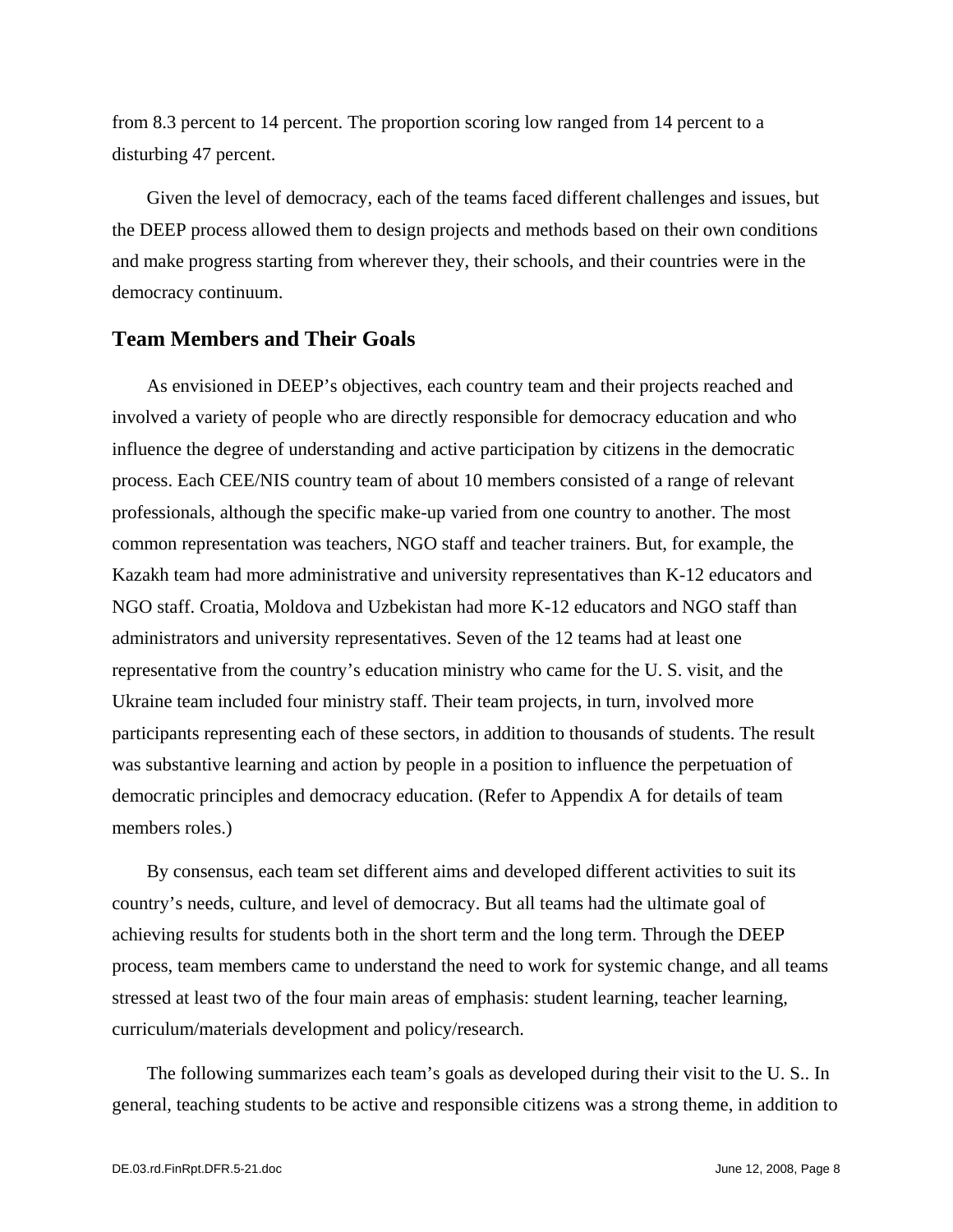interactive teaching, developing curricula and working on policy issues. Some teams aimed to gather basic information that was still lacking in their country and making civics education a priority. Teams from countries where civics education was more established concentrated on developing programs, training teachers, and integrating practical citizenship skills into teaching and learning.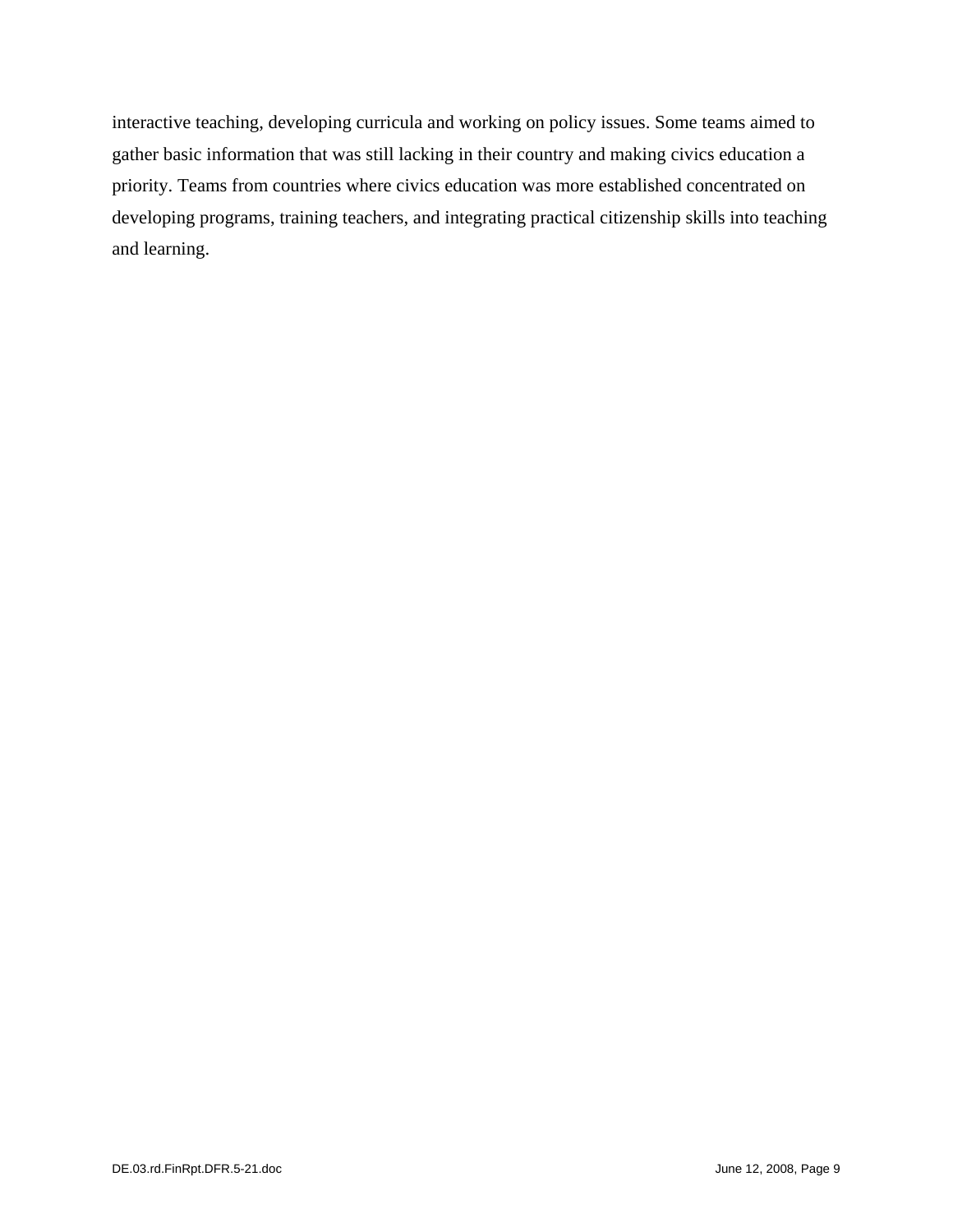| <b>CEE/NIS Country</b><br>Team | <b>Overall Goal of Team Plan</b>                                                                                                                                                                                                                                                                                  |
|--------------------------------|-------------------------------------------------------------------------------------------------------------------------------------------------------------------------------------------------------------------------------------------------------------------------------------------------------------------|
| <b>Armenia</b>                 | Help educators create favorable conditions for development of democratic values<br>through establishment of student government structures in schools and promotion<br>of youth leadership. Encourage students to become active citizens.                                                                          |
| Azerbaijan                     | Introduce interactive teaching methodology to civics teachers so that young people<br>will be more active and capable of speaking out when necessary and achieve<br>democracy in action and practice, not only in theory.                                                                                         |
| Croatia                        | Develop a critical mass of schools to participate in civics education, assess teaching of<br>civics education in selected sample of schools, and develop training programs for<br>nannies and teachers.                                                                                                           |
| <b>Czech Republic</b>          | Teach students to be active, skilled, and responsible and to be involved in a<br>community and aware of multicultural coexistence in the world. Teachers and<br>future teachers understand the importance of civic and multicultural education and<br>use interactive strategies.                                 |
| <b>Estonia</b>                 | Develop and introduce a "Civic Engagement Guide" to teachers to address gaps in<br>student achievement on the state civic education test and to develop Internet-based<br>civic learning at schools.                                                                                                              |
| <b>Kazakhstan</b>              | Conduct a survey and analysis of the present state of civic education, to identify the<br>priorities for civic education within the national system of education, and to design<br>a draft of the civic education program for the Republic of Kazakhstan.                                                         |
| Lithuania                      | Develop the chapter of the national standards on the "Constitution" for curriculum<br>development and establish teams of teachers for implementation of these standards.                                                                                                                                          |
| Moldova                        | Build civic education competencies and capacity among teachers and students. Plan,<br>implement, and evaluate a pilot Youth Act program built on the basics of advocacy<br>and community problem solving for integration into the civics curriculum.                                                              |
| <b>Poland</b>                  | Prepare teachers to teach other teachers and youths to be able to live in a democratic<br>society and to be active citizens. Train teachers, principals and students in<br>democracy and active citizenship skills and increase awareness of civic education<br>among the greater community.                      |
| <b>Russia</b>                  | Formulate policy recommendations for civic education in Russia, develop national<br>standards and competencies in civic education, develop the content of civic<br>education (curriculum materials to support the standards), and retrain teachers in<br>the regional experimental schools.                       |
| <b>Ukraine</b>                 | Develop and pilot a model for community service that fosters development of active<br>and competent citizens capable of addressing local community problems. Use<br>technology to coordinate the national project and share information.                                                                          |
| <b>Uzbekistan</b>              | Promote Socially Active Schools where the environment and programs result in young<br>people who know their government and institutions, know how law works and can<br>participate and take action in the improvement of their communities. Focus on<br>interactive teaching methods and student self-government. |

*Table 3 – CEE/NIS DEEP Team Goals* 

### **Major Activities of CEE/NIS Teams**

The DEEP teams completed all or most of the activities they planned. Often activities with students were conducted on a pilot basis either during the school day or, if there were no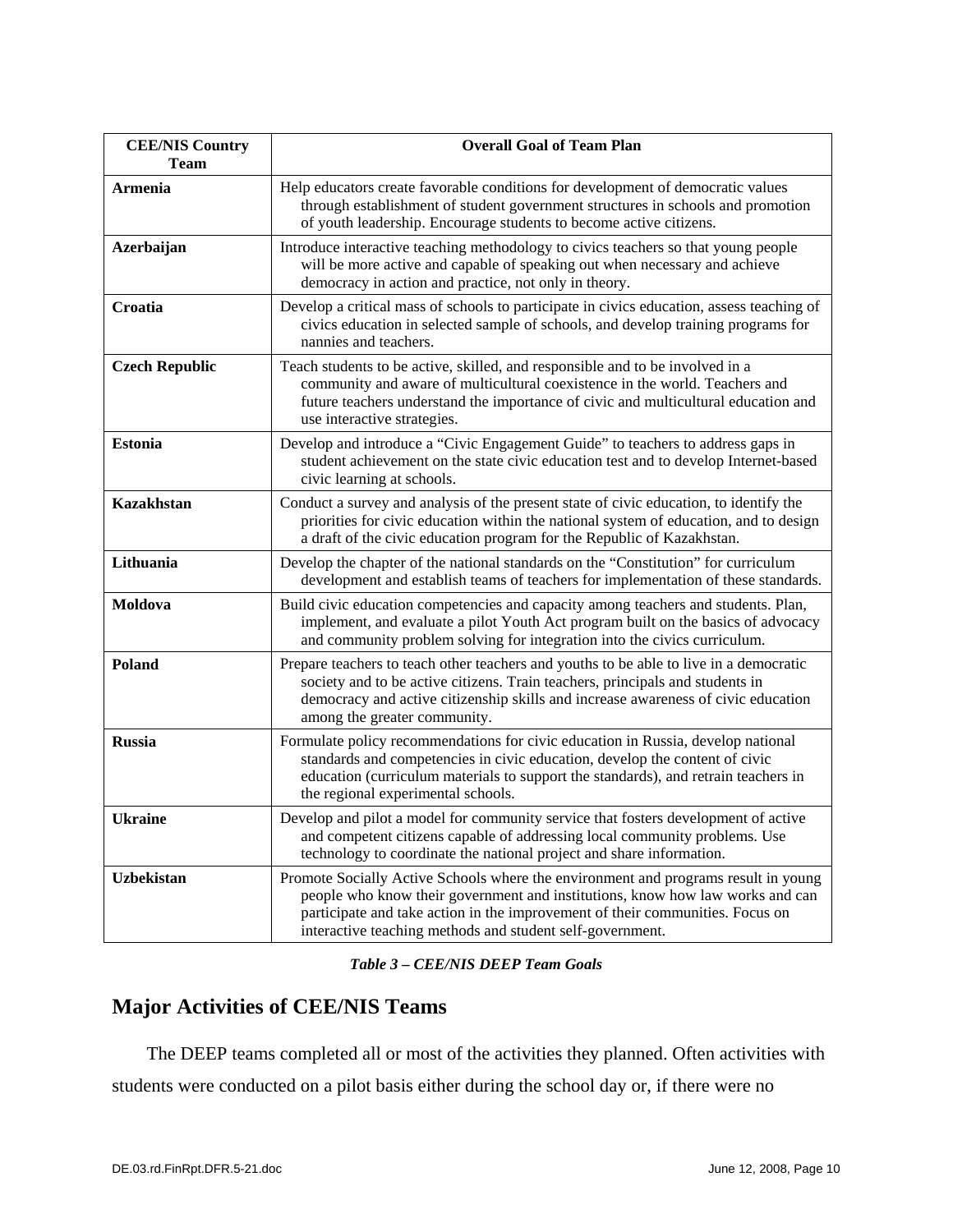appropriate classes, after school, to determine the project's effectiveness and to demonstrate practical approaches to colleagues, the community, and policy makers in an effort to win support for more long-term change. Teams offered teacher training in several schools, locations, or regions of their country to seed the process of widespread change.

Team activities in the area of student learning, for example, included community problem solving projects, visiting key government offices and conducting surveys of student civic consciousness. In the area of teacher learning, the teams conducted workshops on interactive teaching techniques, government structure and using the Internet for research and communication. In curriculum and materials development, the teams adapted and translated U. S. materials, created their own teacher manuals and designed interactive materials and evaluation tools. To move democracy education forward in the policy and research arena, they conducted surveys and published the results to bolster their arguments, organized interviews and discussions in local media, and reported to their education ministries with results of studies of democracy education in their countries. The teams also organized conferences, conducted workshops for administrators, and improved Internet communication among schools, students, and teachers.

In the Czech Republic, for example, the DEEP team invited four experts to help design two new interactive lessons drawing on their specialty areas – local government, politics, and journalism – to demonstrate active democracy education. That meant incorporating techniques for leading student discussions, handling controversial issues, and encouraging participation. The experts then helped teach two of the lessons at four schools, involving four other teachers and 184 students. The team also provided training in interactive methods for 21 teachers who then piloted seven other new lessons with 170 students and 42 university students. In addition, the team organized a program of six seminars on teaching Romany children for 19 education students at St. Charles University in Prague.

In Kazakhstan, which is about one-third the size of the U. S., the DEEP team organized the first ever survey of the civic consciousness of Kazakh students to form the basis for a civic education program and strategic plan for the country. The team designed the survey and got feedback on the draft during a roundtable of civic education experts in the capital, Almaty, an event that also served to bring more educators into the process. The team surveyed 1,350 students in 20 schools in Almaty in the southeast corner of the country and in Kokchetav in the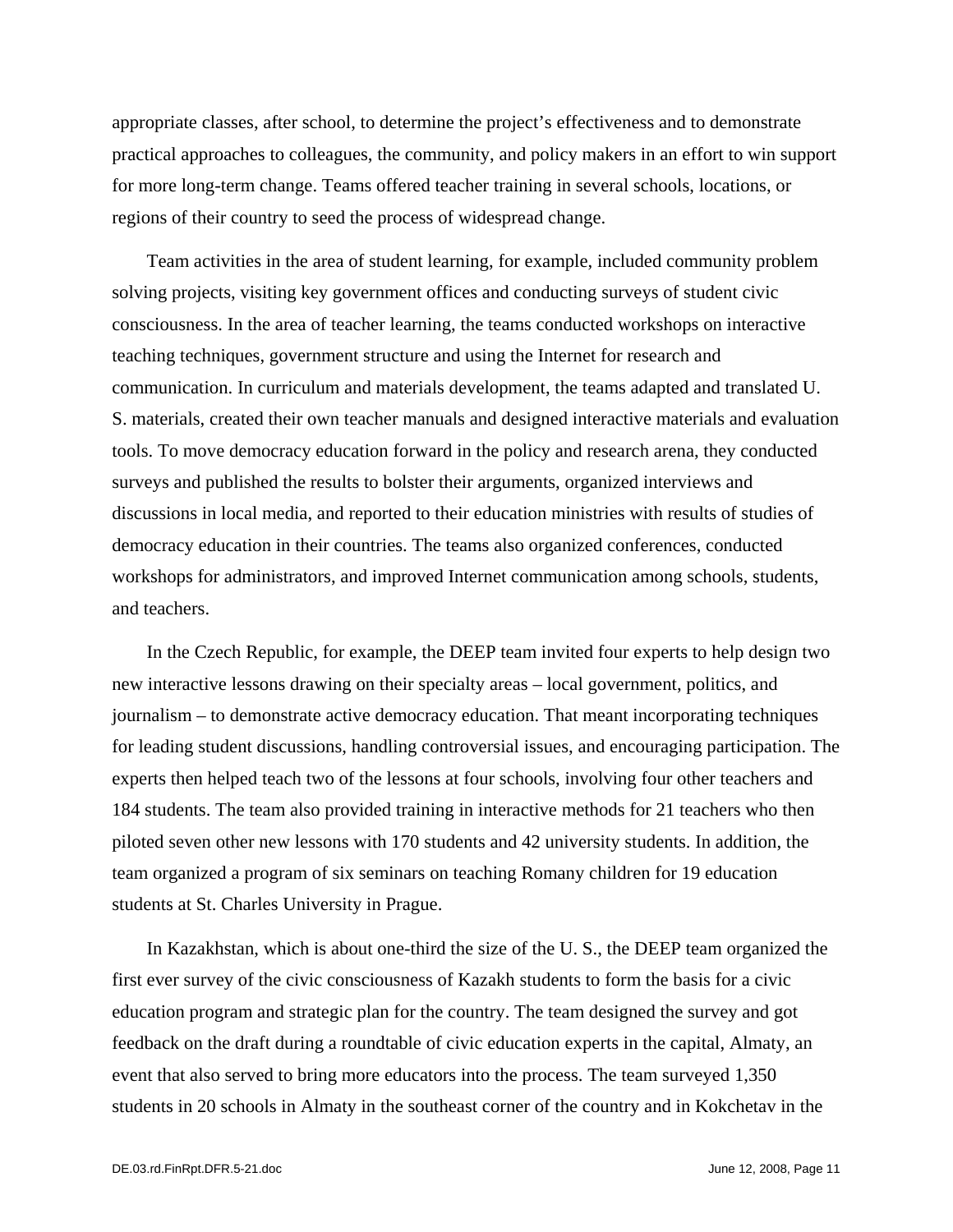north on their knowledge and attitudes. Although more than half of the respondents in Almaty and more than 75 percent in Kokchetav "have more or less good knowledge of school subjects forming civic consciousness" (either civics or a topic like government and law), 50 percent were not aware of issues of free press and labor rights in their country, and most underestimated the role of critical thinking and political and social activity.

*"It was my impression that our students are as well-prepared in terms of education as their American peers, but they think much less about their rights and have still fewer possibilities to speak openly about them." – Elena Burova, DEEP team member and professor of philosophy and methodology of science, Kazakhstan.* 

A separate survey of 62 educators, NGO staff, government officials, and others on the status of democracy education in Kazakhstan found that there is no policy or systematic approach to the subject and that the relevant organizations, such as schools, universities and NGO's don't coordinated adequately on the issue. The Kazakh DEEP team then presented the results of these surveys during its final conference in December 2002, which included government officials, and to smaller groups, including representatives of the ruling political party. The team also published 500 copies of the results to promote public discussion and have made dozens of presentations to university students, educators, NGO staff, and others.

These examples of activities in the Czech Republic and Kazakhstan show how the DEEP process can be tailored to varying conditions in different countries and still produce useful results. Please see the table in Appendix B for a complete list of each country team's activities in each area.

#### **DEEP Team Results**

In their planning, DEEP teams agreed to pursue results for a variety of participants who could affect the ultimate goal of achieving meaningful results for students, not only within the timeframe of the project but also in the long term. The twelve teams involved hundreds of teachers and reached thousands of students as well as administrators, officials, and NGO staff (see Appendix C for detailed numbers of participants for each team). Most of the teams achieved the specific objectives they had set out.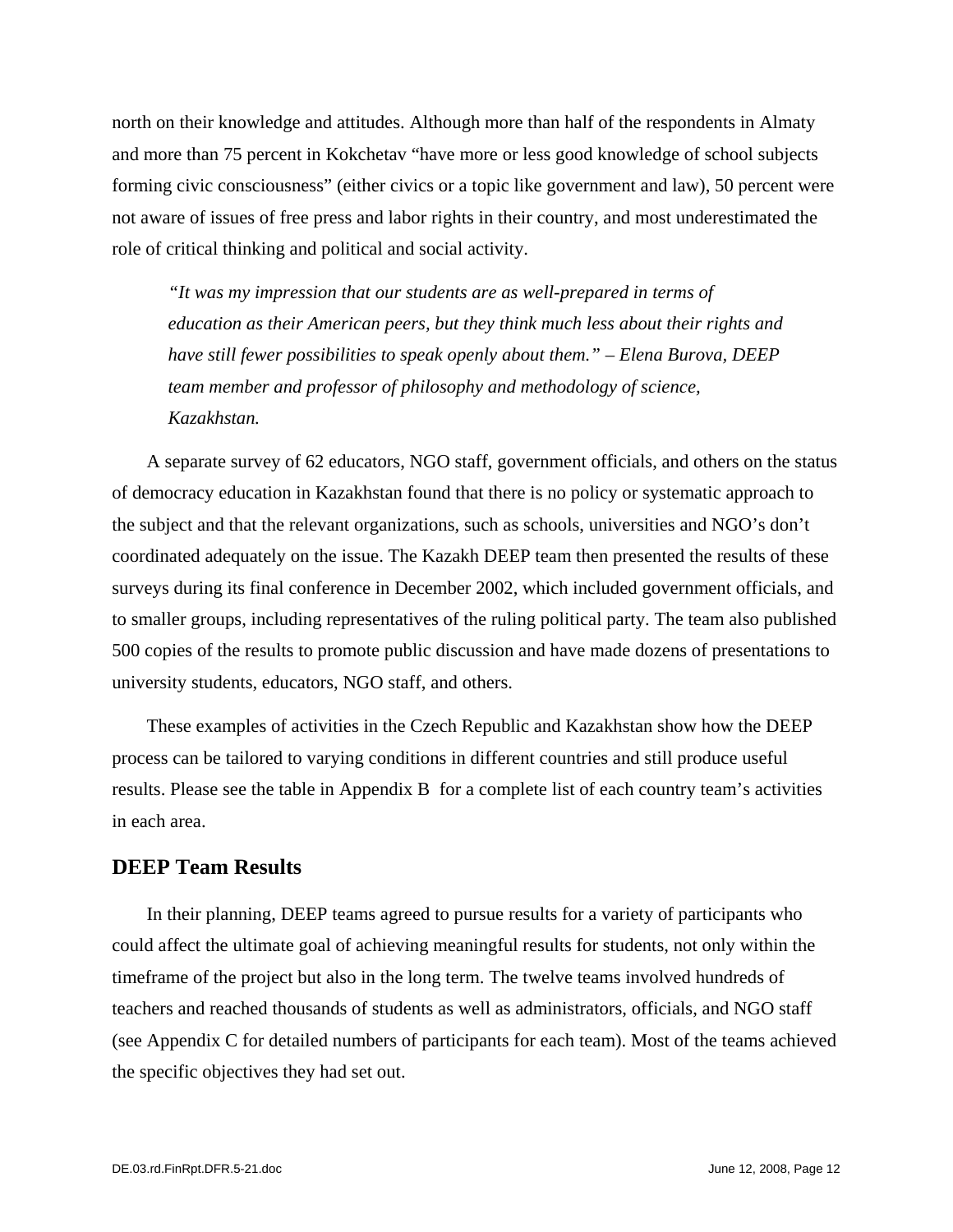In general, across the 12 country projects, DEEP produced the following overall results:

- **The project exposed thousands** of participants in and around the education system in a substantive way to democracy in practice and created a constituency for democracy education among the adults involved and the young people who worked with them. They felt the possibilities of ordinary citizens having power and influence in a constructive way. *"… citizenship, government, participation. These were mere words we usually heard from TV. These words were familiar but we did not understand their real meaning. Now we are gradually getting it." – College student Lousine Melkonyan in Armenia.*
- **School staffs and students developed more open, democratic communication** and interaction among themselves as well as with NGO's, authorities, and others in the community. The result was a more open climate for discussion and decision-making. *"Openness is a great achievement. A little change is big." – Muborak Tashpulatova, Director, Tashkent Center of Public Education, Uzbekistan.*
- **From students to education ministers**, key participants came to understand that the way they work together on their projects and in teams reflects their understanding and practice of democracy and vice versa. *"The teachers are thinking that if they push for (new interactive techniques), if we keep showing them what we're doing and showing them what the kids are getting out of it ... that will make some impact at the top." – U. S. teacher Janet Croon on consulting visit to Azerbaijan.*
- **The level of practical knowledge** about democracy and its application improved significantly regarding government structures, for example, and how citizens can influence them. Of the students and teachers participating in a DEEP workshop in Ukraine, for instance, 100 percent said they learned about appealing to a government agency and how to argue a point, and 95 percent said they learned about the structure and functions of local government.
- **The effects of the project were widespread** beyond the immediate participants. Some schools in Uzbekistan, for example, changed the way they conduct their teacher council meetings and parent meetings. And most country teams promoted their democracy education projects and their community projects widely through local media and the Internet. Several schools set up multiple web sites. *"We have been able to break through*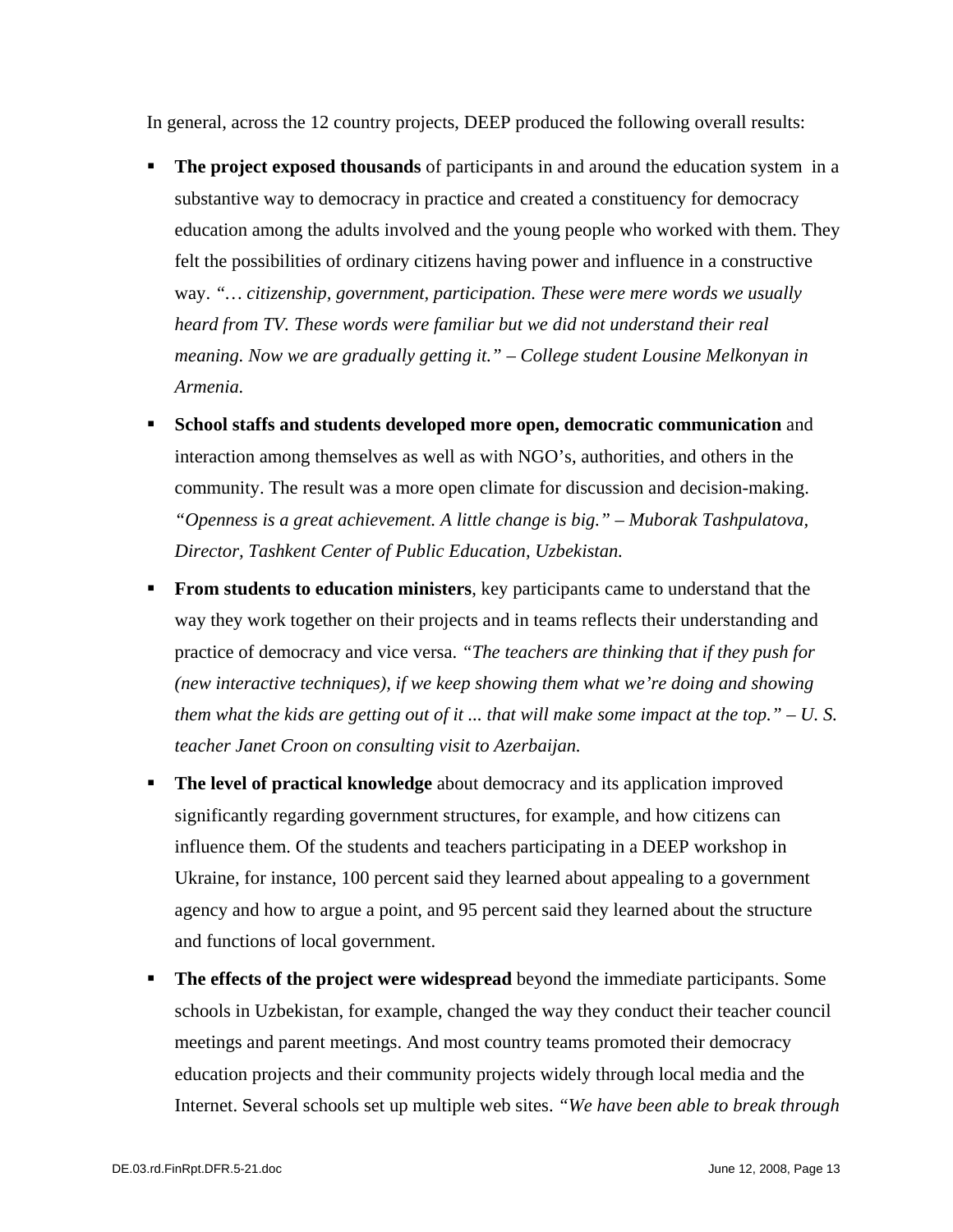*the skeptical, hesitant, pessimistic nature of schools, families, (and) students a little." – DEEP team report from Azerbaijan.* 

- **DEEP raised the profile of youths** in their schools and communities. Teachers felt and showed more respect for their pupils when they saw their initiative and creativity. Other adults learned that young people could be constructive members of their community who have the ability to think critically and can make a tangible contribution. The community of Grozesti, Moldova, rallied to the cause of their youth, contributing money or materials for upgrading a local stadium and constantly asked them about their progress.
- **DEEP raised the level of knowledge from theoretical to practical, even where** democratic principles were more established. *"The Estonian team has taken an institutionalized process and is showing people how it can be done better." – Charlotte Anderson, DEEP program director, CRFC. [What process is being referred to?]*
- **The project produced volumes** *[Can we give numbers?]* **of new teaching materials** in the field of democracy education for use in the 12 countries. Teams and other participants translated, adapted and created their own guides to local government, lesson plans, evaluation forms, sample surveys and teaching manuals.
- **Participants achieved concrete results**, even though the emphasis of the project was to improve the process of teaching and practicing democratic principles. A Moldovan community project resulted in a new activity center for youth. Research and lobbying by students in Uzbekistan won a moratorium on liquor stores near schools [*Verify.*]. *[Charlotte, is this accurate?]*
- **Serious institutional changes** came about, even within the short timeframe of the project. Both the Russian and Lithuanian DEEP teams, for example, developed standards on areas of civic education that were adopted by their governments and now are required in the curriculum nationwide.

Ukraine provides a snapshot of the kind of change that occurred through the project. The DEEP team there created before-and-after questionnaires to survey about 30 students, teachers, and public officials who participated in a workshop the team conducted called "Youth Choose Action." Before the workshop, the survey showed, for example, that "an overwhelming majority of students and teachers did not know how to address public officials effectively and to structure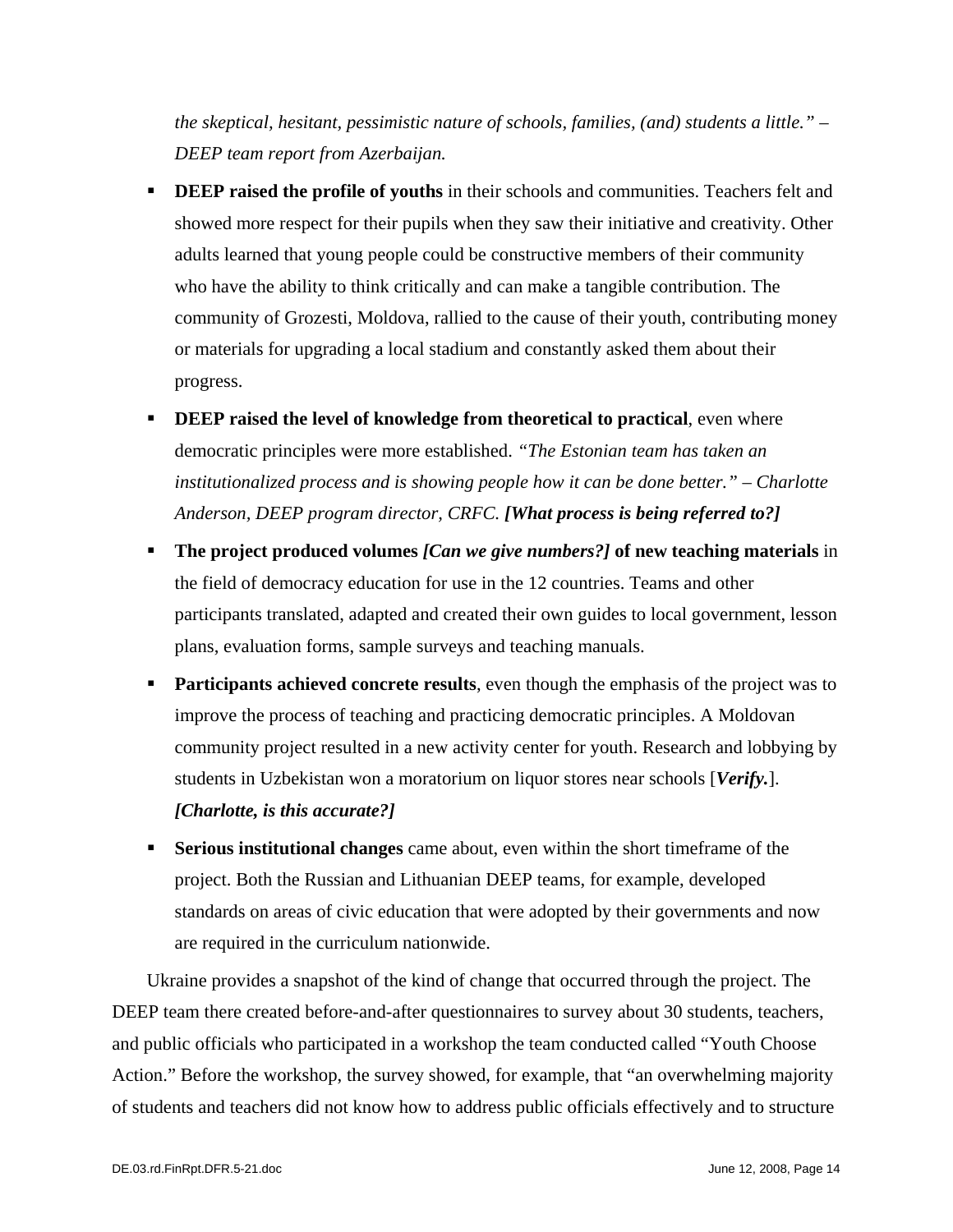a conversation. An overwhelming majority of students had no experience communicating and having business contacts with the authorities. Teachers noted that they had had only sporadic contacts with the local self-government bodies, and the experience of this communication when tackling social issues had been negative." The pre-survey also showed that an overwhelming majority of the participants in the workshop did not know how to raise and formulate community issues, to plan a solution and to lobby for support in the community and among public officials. Nearly two-thirds didn't know how to use e-mail and 80 percent didn't know how to use on-line forums.

After the five-day workshop, 72 percent of participants said they had gained skills in communication, 68 percent said they had learned how to design, carry out, and evaluate social projects and 90 percent said they had gained "excellent" knowledge about the structure and function of local government. The training also provided 75 percent with skills in using e-mail and Internet forums. Nearly all the students said they'd gained skills in working in a group, doing research and planning a project. Perhaps the most poignant result is the simple belief in the power of community action. Participants in the workshop were skeptical at first that they could ever get a meeting with a government official. In the process of organizing teams of students in their school to address a community problem, they were encouraged as they saw little signs of progress. By the end of DEEP, another survey showed that participants "believe social projects can influence the life of the community, and they plan to engage in social projects after the completion of the (DEEP) project."

A more detailed look at specific results follows with an examination of the effect of DEEP in four target areas – students, teachers, DEEP team members and policy.

#### **DEEP Results for Students**

Hands-on, real-life projects and new kinds of classroom lessons guided by teachers trained in interactive techniques allowed students to learn about democracy by practicing its principles in a way that produced new knowledge and skills as well as concrete results.

The specific results for students were the following:

- New and/or deeper understanding of democratic rights and responsibilities of citizens.
- Knowledge about government structures and how citizens can influence decisions.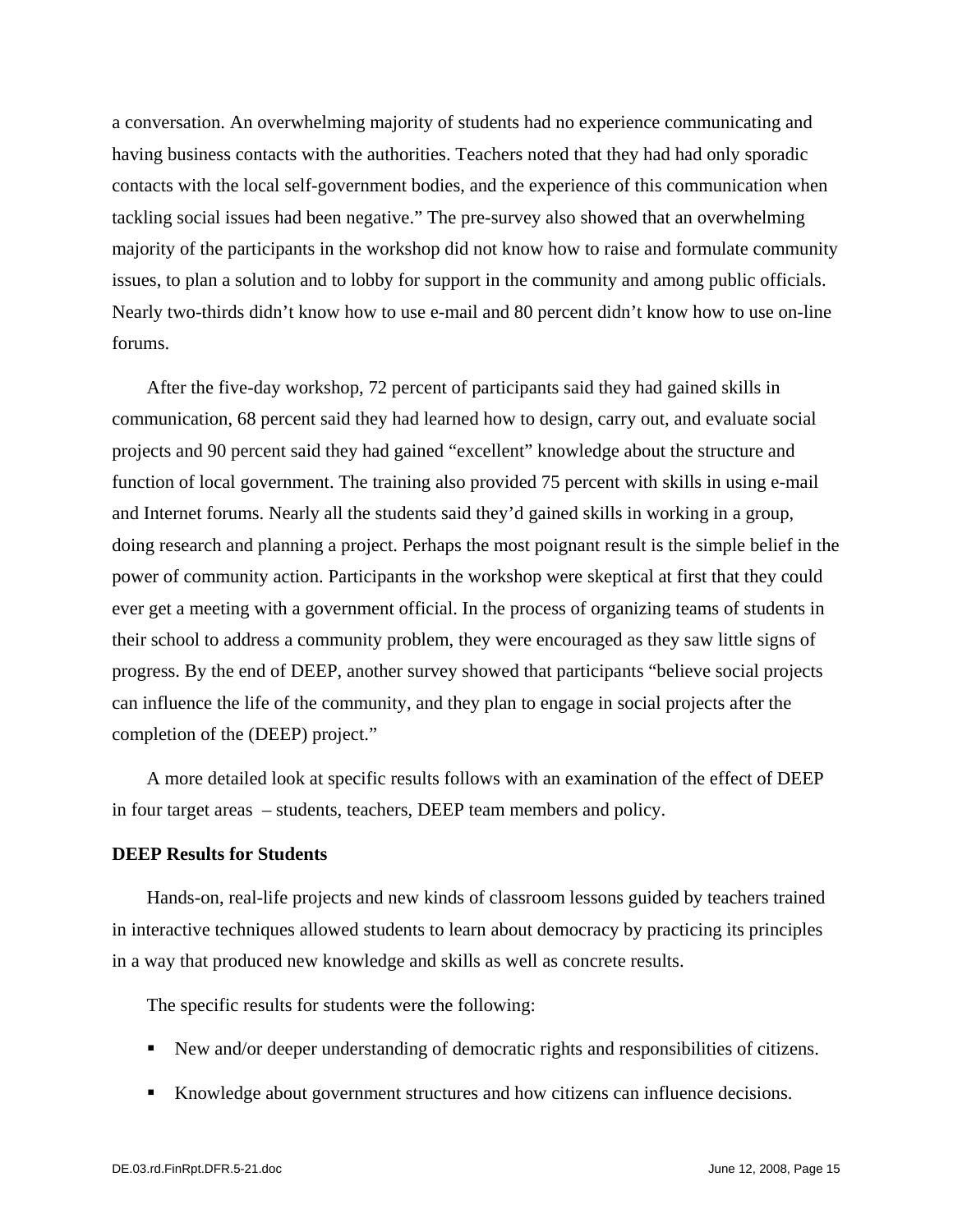- Confidence in their own role and potential influence and improved relations with adults around them, from teachers to public officials.
- Practical skills in project planning, research, working in teams, constructive communication, Internet use, letter-writing, and lobbying. Work on group projects demonstrated students' abilities to cooperate and respect each other and to engage in cooperative problem solving.
- **More open and democratic classrooms that resulted in students being more actively and** effectively involved in classroom activities.

In Armenia, for example, 75 teachers received three days of training in new interactive techniques for developing active citizenship skills, using nine new lessons that the DEEP team had created. The teachers then used those lessons and their new techniques in afterschool projects in which mostly  $8<sup>th</sup>$  - and  $9<sup>th</sup>$ -graders in 12 pilot schools elected student councils and created a school constitution. Students in the pilot classes as well as from other schools participated in DEEP Armenia online discussions of issues that were raised in the class lessons. The message board racked up more than 800 visits and 100 messages in two months.

Students experienced a distinct shift in attitude during the project, from skeptical ("Teachers won't listen to us." "Who cares about our opinion?") to being very involved, according to the DEEP team's report. As the course progressed, teachers and team members observed students actively and freely participating in discussions on issues; expressing their viewpoints about democracy, rights and responsibilities, etc.; and supporting their opinions. The classes created a "culture of debating and learning from peers."

*"Even the most passive students participated in group work and were able to formulate their ideas without fear of being wrong." – Armenia DEEP team report.* 

*"My son has become interested in politics … He talks about the future." – Parent of student participant in Armenia.* 

*"DEEP made our students so active that they currently help adults in preparation of presidential elections. They participate in the real pre-election activities and it*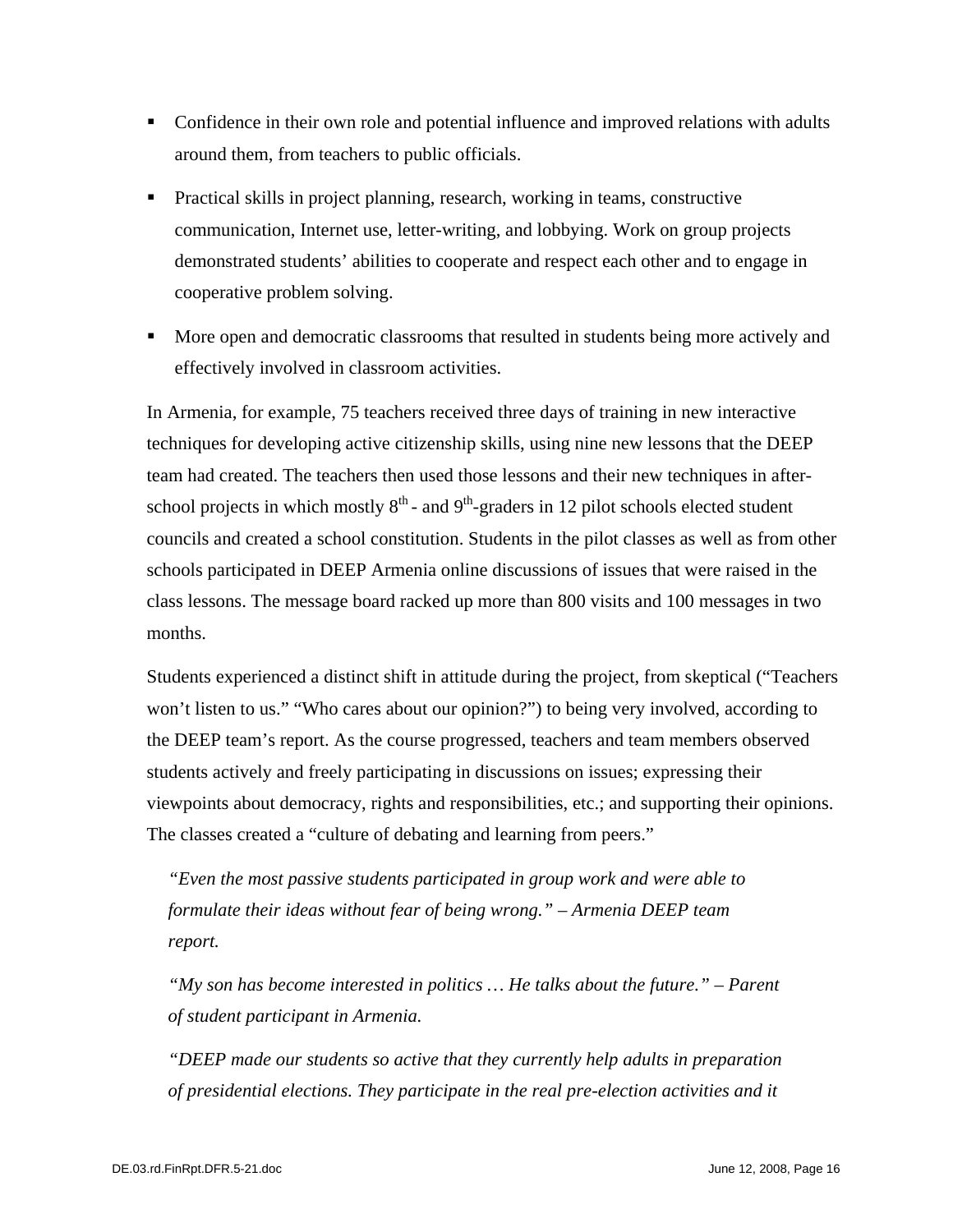*results from their previous experience with the DEEP project. This is a fact that speaks for itself." – Principal of a regional school in Armenia.* 

*"Our generation is growing without any awareness of our rights and responsibilities for each other and the state. This course proved to be very useful for me since it filled in that gap in my knowledge.*" –  $8^{th}$  grade participant in *Armenia.* 

*"The students started to believe in their strength and ability to make changes." -- Gayane Zargaryan, Project Advisor and DEEP team member.* 

In the Czech Republic, students in pilot classes provided useful feedback on new interactive lessons. For example, they rated the interest level and usefulness of a lesson with a social worker as 3.8 to 4.4 on a scale of 1 to 5, with 5 being highest. On a different scale, a lesson on reading newspapers with an informed, critical eye, taught by a journalist, received equally high marks.

#### **DEEP Results for Teachers**

Teachers gained a greater understanding of democracy in practice, perhaps most importantly in the way they can make it work for themselves and their students in the classroom. Through many hands-on, interactive workshops conducted by DEEP teams that modeled an open classroom environment, teachers and prospective teachers learned and practiced new techniques. In most countries, the lessons were then used in classrooms, some with collegial observation to provide feedback.

Specific results for teachers were:

- **Teaching Techniques**: New teaching techniques to engage their students and convey the principles of democracy and citizen participation in a more meaningful way.
- **Valuing of democratic practices:** An appreciation for the value of civic education and democratic interaction at all levels.
- **Relationships:** More constructive relationships with their students, their peers and their administrators. Often this included a shift from the authoritarian style of management in schools to a more democratic model.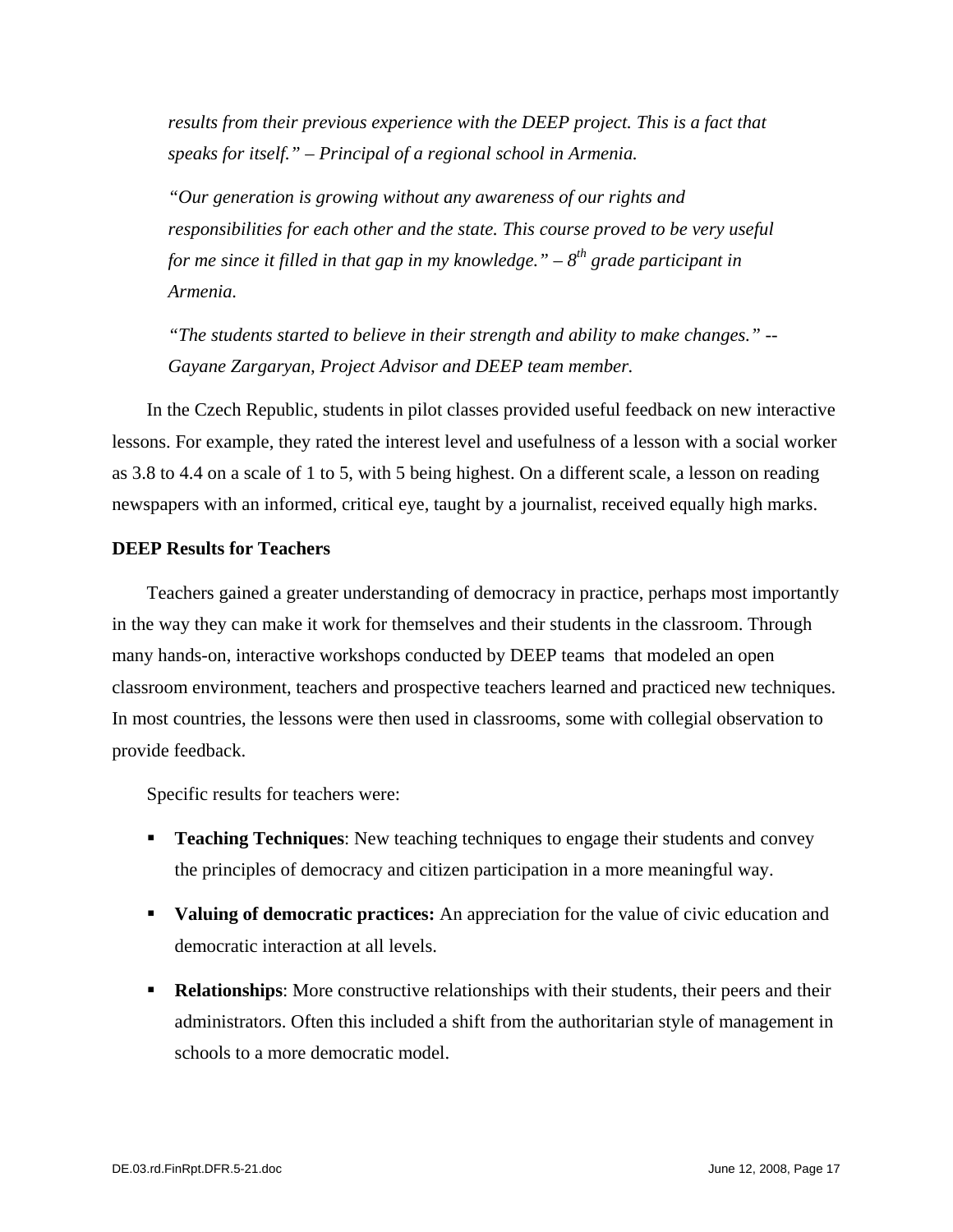- **Confidence:** The confidence to handle more active classes, take risks with new approaches, and advocate for changes in their schools and beyond.
- **Data:** Results of surveys and other research that determined the needs of teachers and democracy education and provided support for future lobbying for change.
- **Contacts:** Contacts with colleagues in their country and in the U.S. that will help them broaden their horizons and exchange information and ideas to further their work.

At the beginning of the Armenia projects on school governance, for example, teachers were tentative and students were not talking much; energy lagged. This changed as both teachers and students gained confidence and became more comfortable working in a cooperative mode. More than 60 percent of teachers who participated said the training dramatically increased their interest in implementing student government at their schools.

 *"I became a better teacher. Working with such an effective methodology I could learn more about my students. I understood that we should be more patient and listen to students as much as possible." – Teacher in Armenia.* 

In Azerbaijan, 22 teachers who were nervous during the first three-day DEEP training because they realized how much they still needed to learn about democracy were handling the material and process very well by the time U.S. colleagues observed them several months later after a follow-up workshop. Teachers had gained an understanding, for example, that content matters as much as the process rather than going to the extreme of focusing entirely on the interactive process to the detriment of content. Experimenting teachers who received negative comments from non-participating teachers for their initiative became more determined to defend their new techniques. In the end, their projects' successes raised their status among colleagues and in professional development institutes.

In Croatia, where some teachers already used democratic and student-centered practices, the DEEP team conducted face-to-face surveys with 60 teachers in 15 schools to document the status of civic education. The research found that the most prevalent content was learning about the political system and Constitution of Croatia, the methods used most were discussion and conversation and the most common materials were textbooks and "blackboard and chalk." The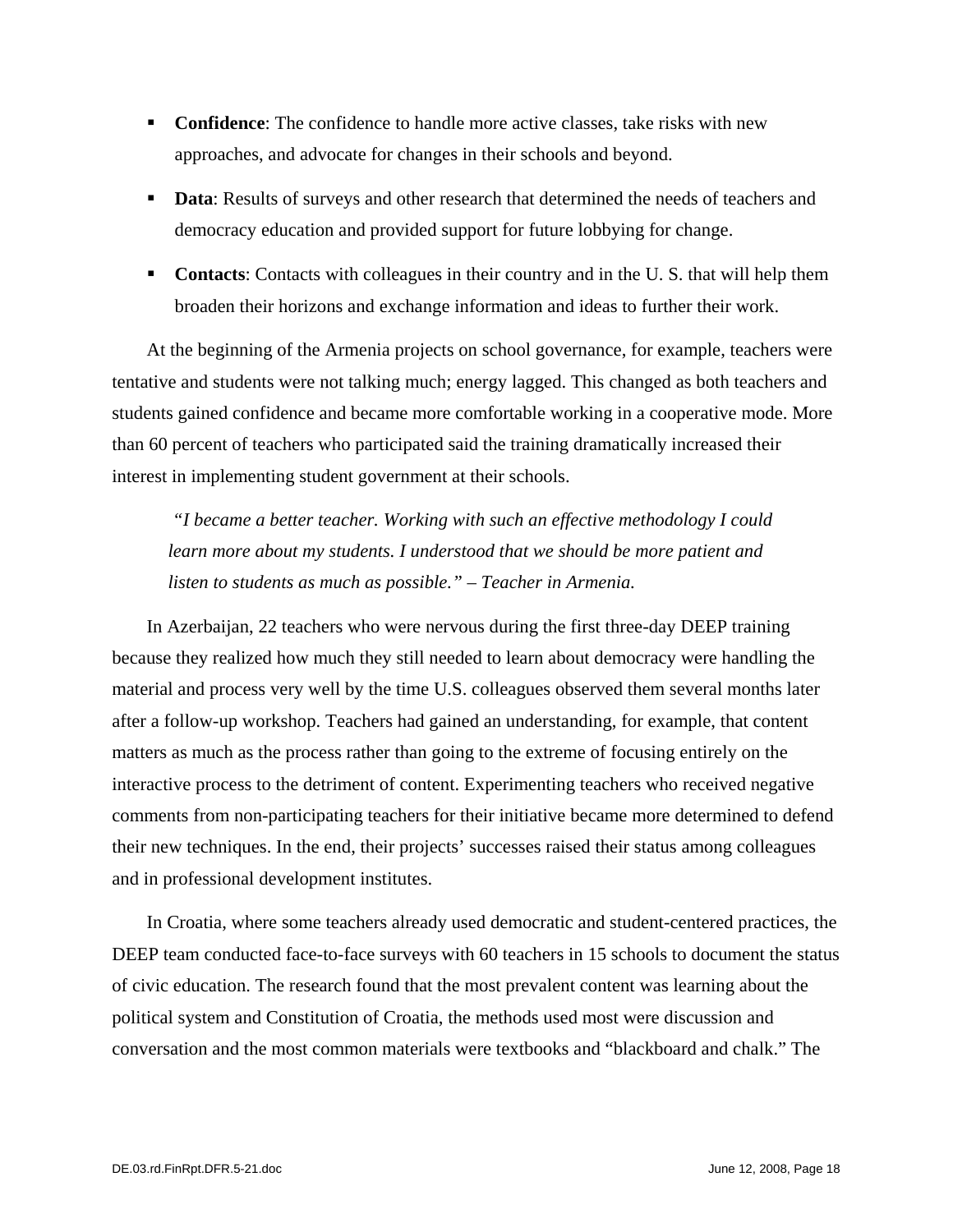results helped the team design materials and seminars for teachers that focused on critical thinking, role-playing, problem solving, and interactive learning.

In the Czech Republic, 19 students at St. Charles University in Prague who were studying to become elementary school teachers took a one-semester course on teaching Romany children. The six sessions included historical context, structure, traditions, and values of the family; specific difficulties of Romany children in school; and teaching controversial topics and cultural diversity at the elementary level. Nearly all the participants in the course were able to answer practical knowledge questions about Romany after the course, compared to almost none before the course.

#### **DEEP Results for Team Members**

The combination of working on several fronts (teacher training and materials, policy advocacy, and community support building) and seeing the connections helped build an understanding of systemic change among DEEP team members. The team visits to the U. S. in Spring 2002 and the challenge of working together to plan and carry out their objectives gave them a deeper understanding of democratic behavior and the need for democracy education, even in the most advanced of their countries.

*"From participation in the DEEP program I understood that democracy is a discussion and I saw a model of a civil society marked by freedom and responsibility, respect for diversity, a passion for human dignity, a striving for justice and equality". (Rima Tarbuniene, English teacher in Lithuania)* 

*"Participation in the DEEP project allowed me to significantly expand my understanding of the possibilities of democracy education. Alexander Anikeyev, Principal in Kaluga, Russia* 

#### **Specific results for team members were:**

 First-hand observation of democracy in practice and interactive teaching and learning during U. S. site visits to schools, local council meetings, and government offices.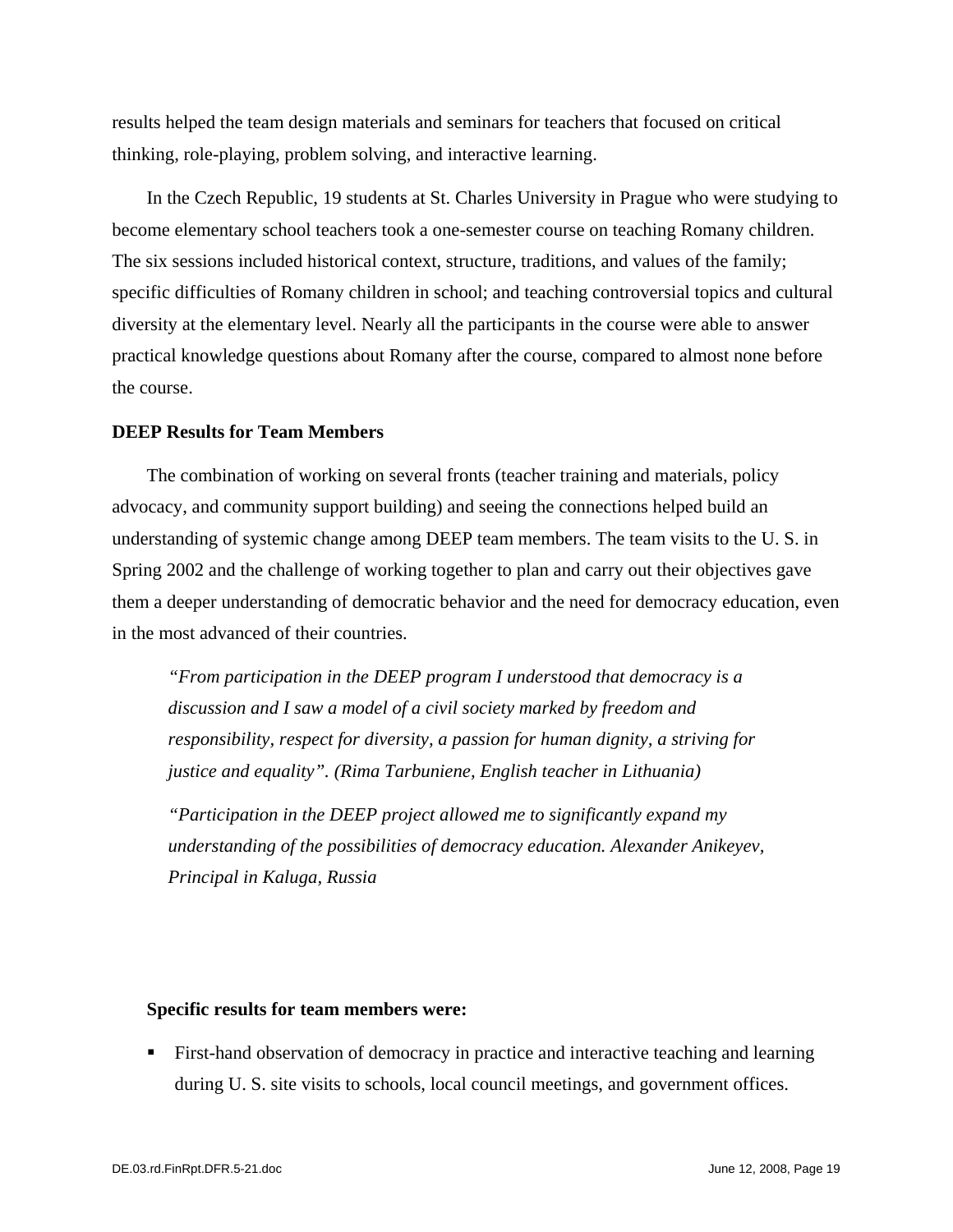- New partnerships with U.S. organizations.
- New contacts and constructive relationships with teachers, administrators, and public officials, as well as with students.
- Interactive training techniques that will be useful not only for the educators on the teams but also for the NGO leaders who often train in their advocacy area.

The features of the program that resulted in these benefits were seeing examples of democracy in action in U. S. classrooms; seeing improved learning about democracy among students in their countries; engaging in interactive, project-based professional development; taking action to change education policy; and experiencing more democratic administratorteacher relationships. Teacher Polina Verbytska, a member of the Ukraine team and president of Nova Doba, a Ukraine-wide association of history, social studies, and civics teachers, said she came to understand the definition of a good citizen as personally responsible, participatory, and justice-oriented.

However, some teams are still struggling with developing collaborative relationships. In one case, political tensions and recent civil war contributed to problems among team members. In another case, leadership style hindered the functioning of the team. Members of some teams did not know each other before coming together for the DEEP project and this inhibited cohesion on two of the teams. The following table shows levels of cooperation within the DEEP teams. Cohesiveness of the teams, leadership capacity, and shared vision among team members and others will effect whether the DEEP work continues.

| <b>Level of Cooperation</b>                 | <b>CEE/NIS Countries</b>                                     |
|---------------------------------------------|--------------------------------------------------------------|
| High level of collaboration and cooperation | Armenia, Czech Republic, Lithuania, Moldova, Russia, Ukraine |
| Medium                                      | Azerbaijan, Kazakhstan, Uzbekistan                           |
| Low                                         | Croatia, Estonia, Poland                                     |

*Table 4 – Levels of Cooperation within DEEP Country Teams* 

[*Site Directors. Please note that in the final version of the report, we'll take out the names of countries and only note the numbers in each category. Are these categories accurate in your estimation?*]

#### **DEEP Results for Policy**

Most DEEP teams were engaged actively in lobbying for changes in policy, either directly or indirectly, and in a few countries, they succeeded with significant changes even within the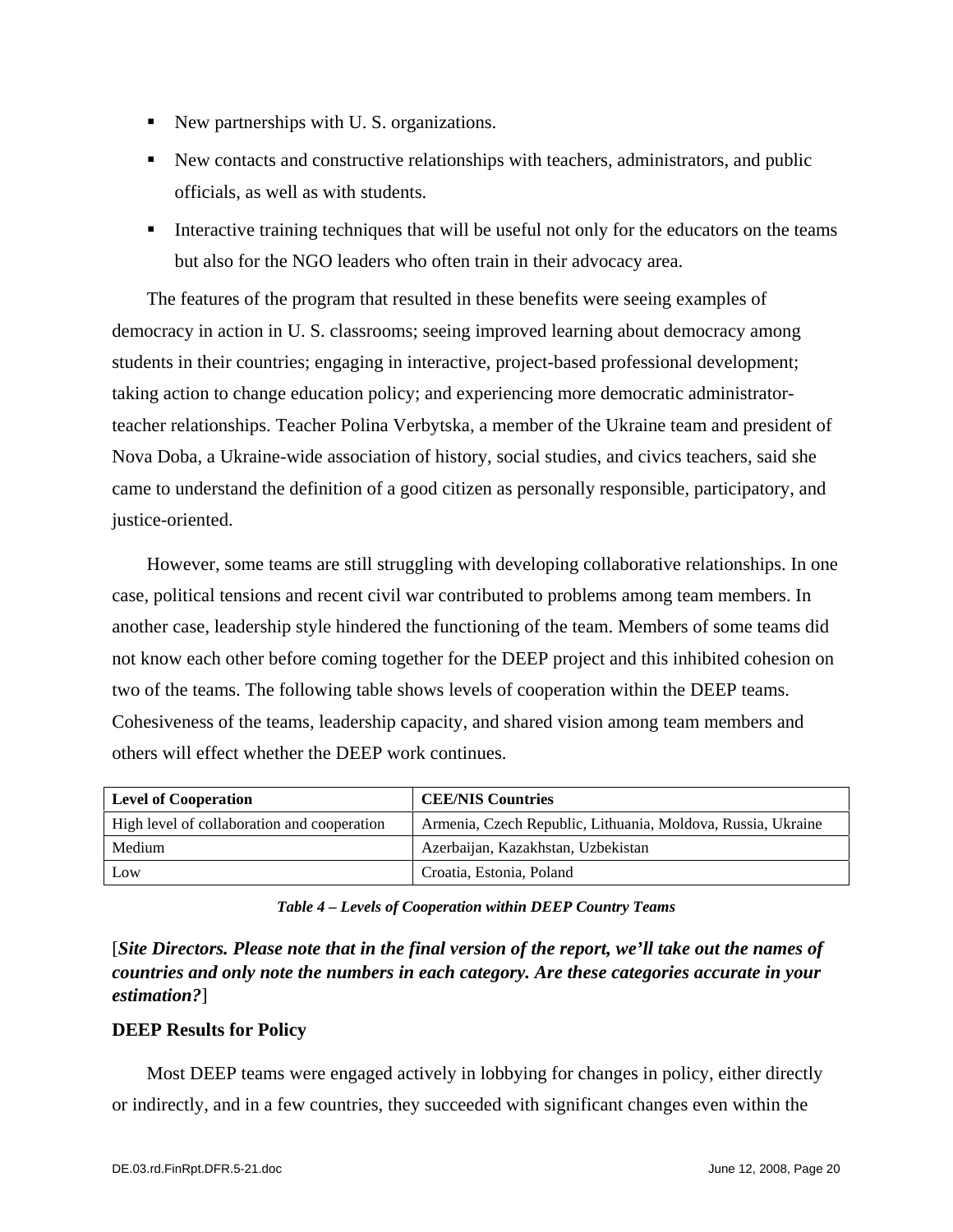short timeframe of the project. In most other countries, policymakers became engaged in support of democracy education.

- In Russia, where 70 percent of the curriculum is imposed by the state and 25 percent is determined by the region, the Russian Duma in December 2002 approved new civics education standards for grades 5-8, as developed by members of the DEEP team and participants of the special DEEP Russian component that was operated by Indiana University.
- The Lithuanian Ministry of Education added standards on the country's Constitution that were devised by the DEEP team. The team had distributed a draft to teachers for comment and then revised them accordingly before submission. They now are required for all schools in Lithuania, and 1,500 copies of the final version were printed and disseminated among teachers.
- In Kazakhstan, a DEEP team member presented its ideas about civics education to the annual conference of the ruling political party, Otan. Subsequently, the party leader said that when the team develops recommendations to make civic education part of the state curriculum, he will hold parliamentary hearings on the plan. The team now is organizing a Central Asian collaborative group to develop such recommendations.
- **The DEEP team in Ukraine sent recommendations from a roundtable on education and** social problems conducted during the team's final conference to the country's education ministry.

#### **Key DEEP Features Contributing to Change**

Certain elements of DEEP appear to have made a particular impact on the capacity for DEEP teams, teachers, students, and other participants to succeed in their efforts to improve the quality of democracy education in their schools and countries.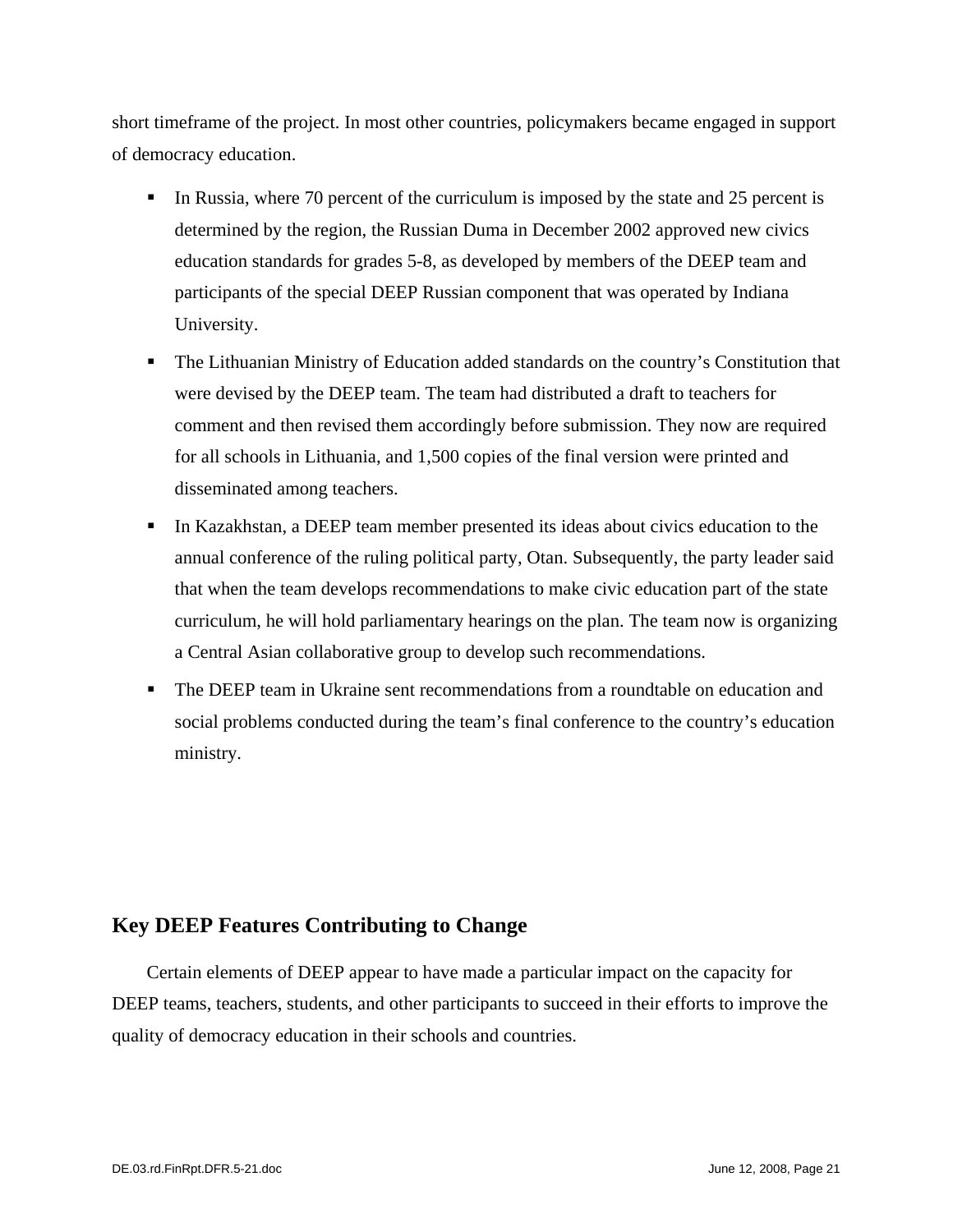- **Systemic, student-learning-focused view:** Project guidance that promoted a systemic view, realistic objectives, and an emphasis on more than one area but with each area clearly linked to the ultimate goal of improved learning by students.
- **Democratic dialogue:** A philosophical framework and expectations for democratic, equal dialogue and learning within the CEE/NIS teams, between them and the U. S. partners, as well as with and among all participants.
- **Instructional best practice.** Research and examples of instructional best practices for learning democratic principles that could be adapted easily to their culture and context while focusing on constructive handling of controversial issues.
- **Substantive, relevant experience:** Substantive and relevant experiences during the U. S. visits by the CEE/NIS teams to demonstrate how democratic principles operate in schools and in local government and to show the importance of active youth involvement in communities.
- **Application:** A program design from start to finish that required practical application and exercises in democratic practices, whether in team planning, routine communication, or real-life projects.
- **Continuous contact:** Continuity of contact between CEE/NIS teams and their U.S. partners through the initial conference, the team's visit to the U. S., the U. S. colleagues' consulting visits to the CEE/NIS countries and communication in between visits via email.

*"I value above all our meetings with experts (journalists, instructors, teachers at various levels), and in particular the ensuing debates in which we were able to compare our own experience with what we have seen in the U.S., and discuss our perceptions with colleagues from other countries. This was both an encouragement and an inspiration for us." (Dana Rabinakova, team leader, Czech Republic)* 

# **U. S. Component of DEEP**

[To be written after Spring data collection and analysis is completed.]

# **Conclusions and Lessons Learned from DEEP**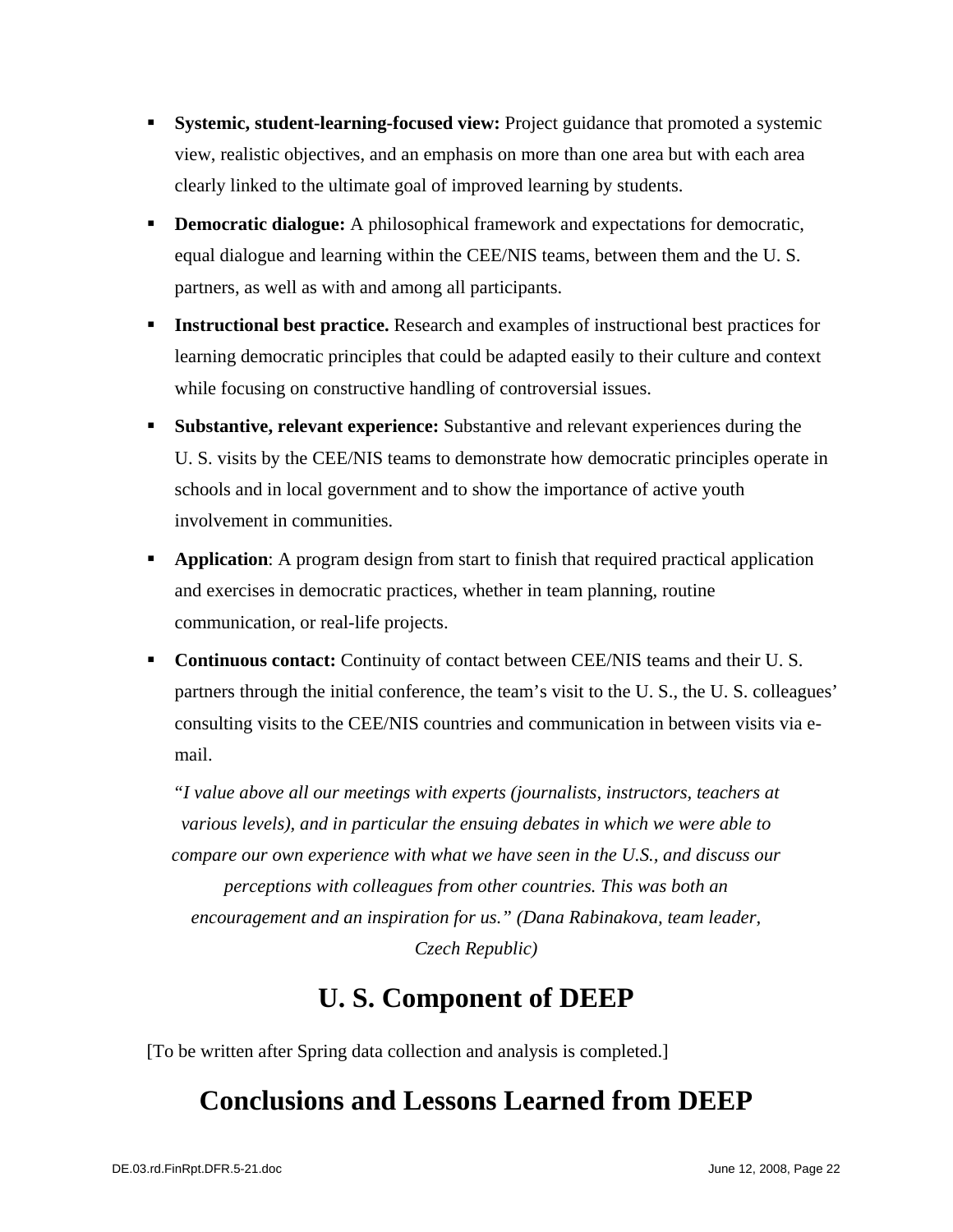Overall, DEEP demonstrated that the quality of democracy education can improve tangibly in the short term and a base can be built for further strengthening in the long term if the project leaders and participants focus on three key elements: student learning as the ultimate aim; clear and careful planning with that aim in mind; and determined application of democratic principles of openness and active citizenship in all phases, including any instruction for teachers and students.

#### **Lessons Learned by CEE/NIS Participants**

- Democracy education needs to include not only new knowledge but also practice and development of skills in communication, initiative, and action that are the basis for democratic citizenship. This in turn requires educators to gain a new perspective and understanding of democratic principles and the skills to convey them in a way that responds to their own context and culture.
- **Participants learned how to involve community groups, administrators, and** policymakers, not just students and teachers, in the process of improving democracy education. This also means educating adults beyond the schools either by including them in training or involving them in projects or by public relations activities such as media coverage.
- Seeing and experiencing democracy in practice and democracy education during their visits to the U. S. gave CEE/NIS teams an appreciation for the complexity and pervasiveness of democratic principles throughout such a society. Observing and discussing interactive lessons, local government meetings, and NGO activities provided models that they could adapt for their own countries' needs.
- The discipline of using democratic practices and hands-on learning in teacher training deepened the understanding of the value of openness and interactive learning.

#### **Lessons Learned by U. S. Participants**

 The passionate dedication to improving democracy education in the CEE/NIS countries provided an example to U. S. educators and their students who tend to take democracy for granted. It highlighted the still relatively weak emphasis on civic education in the U. S. in relation to the high level of demand for democratic activity.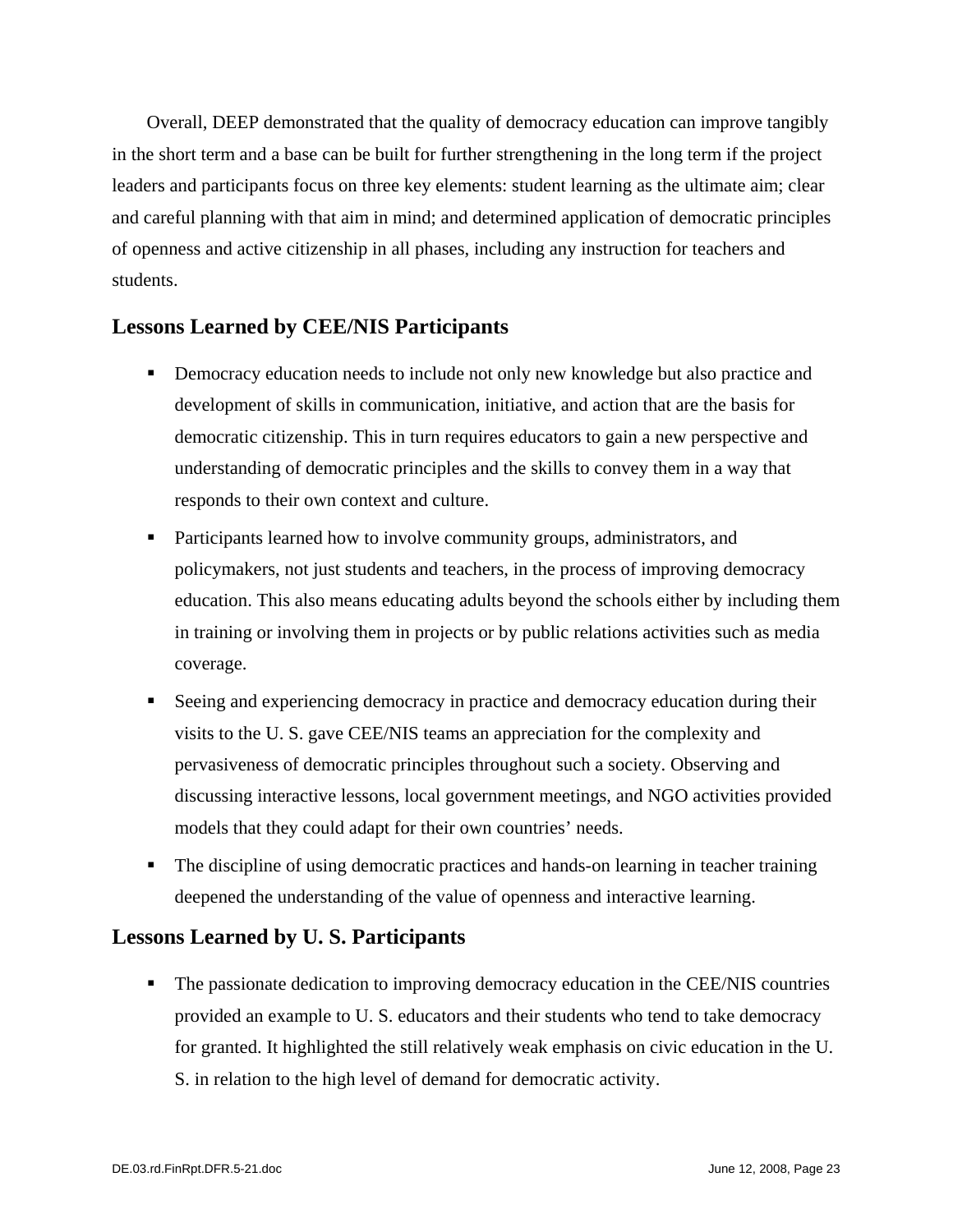- The degree of collaboration on the teams correlated directly with results achieved. Because it is important that teams are made up of diverse skills, interests, and viewpoints, it becomes that much more necessary to provide them with the skills of team work and communication.
- Consistency of personal relationships and connections throughout the project between U. S. and CEE/NIS counterparts was necessary for providing adequate support for both sides. U. S. site directors learned that in future programs it would be important for them to visit the CEE/NIS countries early in the project to understand the context and help guide formation of teams.
- CEE/NIS participants particularly needed support to gain expertise in the processes of change, such as action planning, developing standards, systemic approaches, and open communication.
- More balance in terms of project benefits for U.S. educators would be helpful both in providing U. S. participants more useful tools for their work but also in ensuring a balanced measure of mutual respect and growth.
- Extensive opportunities exist for continued work by the consortium organizations individually or collectively with the CEE/NIS teams. Additionally, the processes used could readily be adapted for work with other countries.

[*Site Directors. Please suggest other lessons learned by CEE/NIS and/or U.S. participants you would add to these lists of points.*]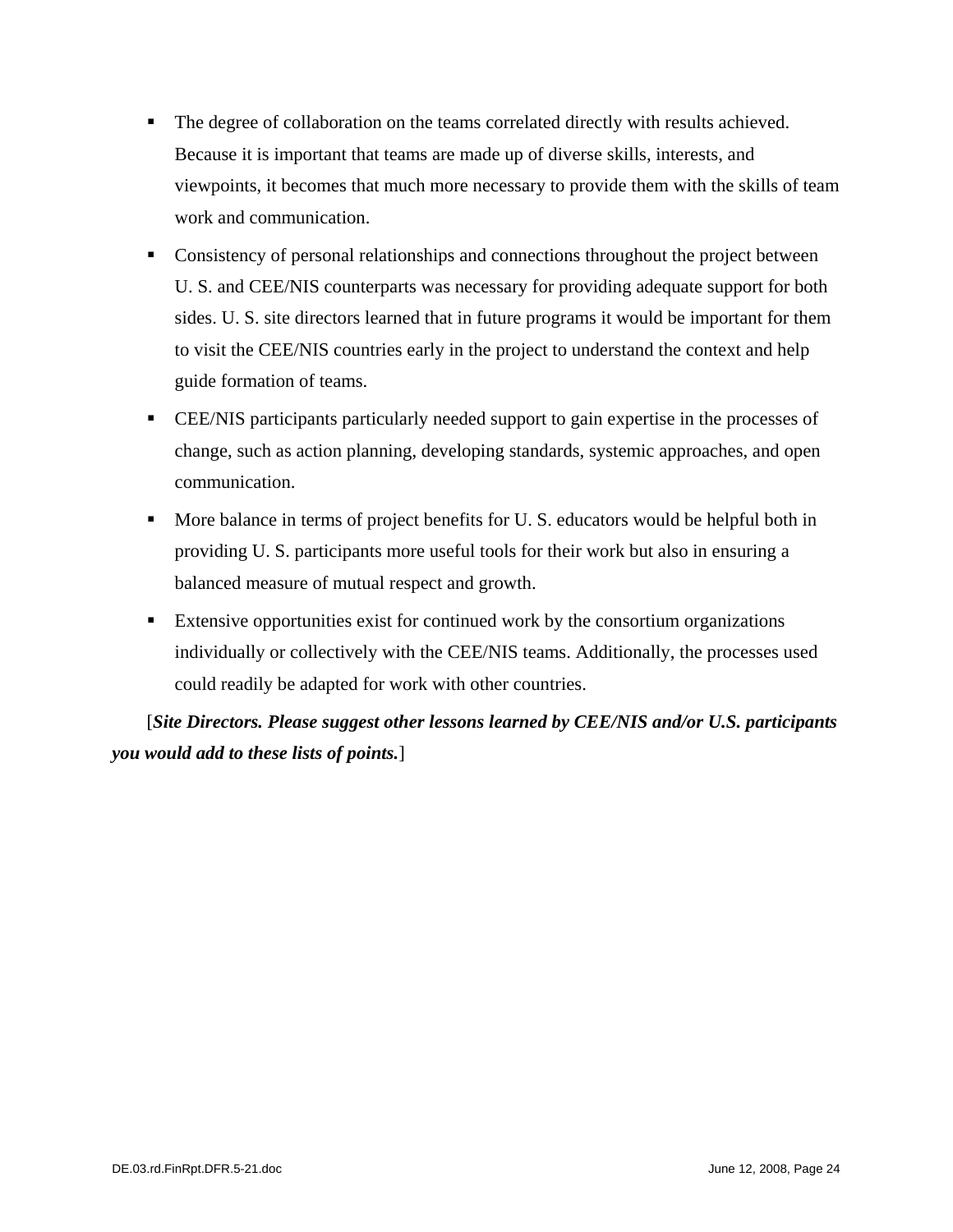# **Appendix A**

| <b>Role Group</b>    |              |                | Number of Participants in Role Group <sup>2</sup> |                  |                  |                |                  |                  |                |          |                |                |          |              |
|----------------------|--------------|----------------|---------------------------------------------------|------------------|------------------|----------------|------------------|------------------|----------------|----------|----------------|----------------|----------|--------------|
|                      | All          |                | Round 1                                           |                  |                  |                |                  | Round 2          |                |          | Round 3        |                |          |              |
|                      |              | $Az^3$         | Cz                                                | Ka               | Po               | Cr             | Mo               | Ru               | Uz             | Ar       | Es             | Li             | Uk       | <b>Total</b> |
| Teacher trainer      | 33           | $\overline{2}$ | $\overline{2}$                                    | $\overline{0}$   | 2                | 4              |                  | 9                | 5              | 2        | $\overline{2}$ |                | 3        | 33           |
| School director      | 11           |                | 2                                                 | $\boldsymbol{0}$ |                  | 2              | $\boldsymbol{0}$ | $\boldsymbol{0}$ |                |          | 2              |                | $\Omega$ | 11           |
| NGO staff            | 34           | 3              | $\overline{2}$                                    | 2                | 3                | $\overline{2}$ | 4                | 5                | $\overline{4}$ | 4        | 3              | $\Omega$       | 2        | 34           |
| Teacher              | 35           | 4              | 3                                                 | $\boldsymbol{0}$ | $\overline{4}$   | 4              | 4                | 5                | $\overline{2}$ |          | 4              | 2              | 2        | 35           |
| University professor | 21           | 4              | $\overline{2}$                                    | 2                | $\boldsymbol{0}$ | $\mathbf{0}$   |                  | 5                | $\theta$       | 4        | 2              | $\Omega$       |          | 21           |
| Administrator        | 20           | 2              | $\overline{0}$                                    | $\overline{4}$   | $\mathfrak{2}$   | $\mathbf{0}$   | $\mathbf{0}$     | $\overline{4}$   | $\overline{2}$ | 2        | 2              | 2              | $\Omega$ | 20           |
| Ministry staff       | 13           | $\Omega$       | -1                                                | $\overline{2}$   | $\boldsymbol{0}$ | $\mathbf{0}$   | $\mathbf{0}$     | $\overline{2}$   |                | $\theta$ |                | 2              | 4        | 13           |
| Other                | 16           |                | л                                                 | $\overline{2}$   | $\overline{2}$   | 4              | $\mathbf{0}$     | 3                | $\overline{0}$ | $\Omega$ | $\theta$       | $\mathfrak{2}$ |          | 16           |
|                      | <b>Total</b> | 17             | 13                                                | 12               | 14               | 18             | 10               | 33               | 15             | 14       | 16             | 10             | 13       | 185          |

### **Role Groups of CEE/NIS Participants**

*Table 5. Role Groups of CEE/NIS Participants* 

<sup>2</sup> On the questionnaire CEE/NIS participants reported all the different professional roles that they plan in their country. Table 5 has the total of various role groups represented and the role groups by teams. Some participants have more than one role.

<sup>3</sup> Country codes in the tables are: Armenia (Ar), Azerbaijan (Az), Croatia (Cr), Czech Republic (Cz), Estonia (Es), Kazakhstan (Ka), Lithuania (Li), Moldova (Mo), Poland (Po), Russian (Ru), Ukraine (Uk), and Uzbekistan (Uz).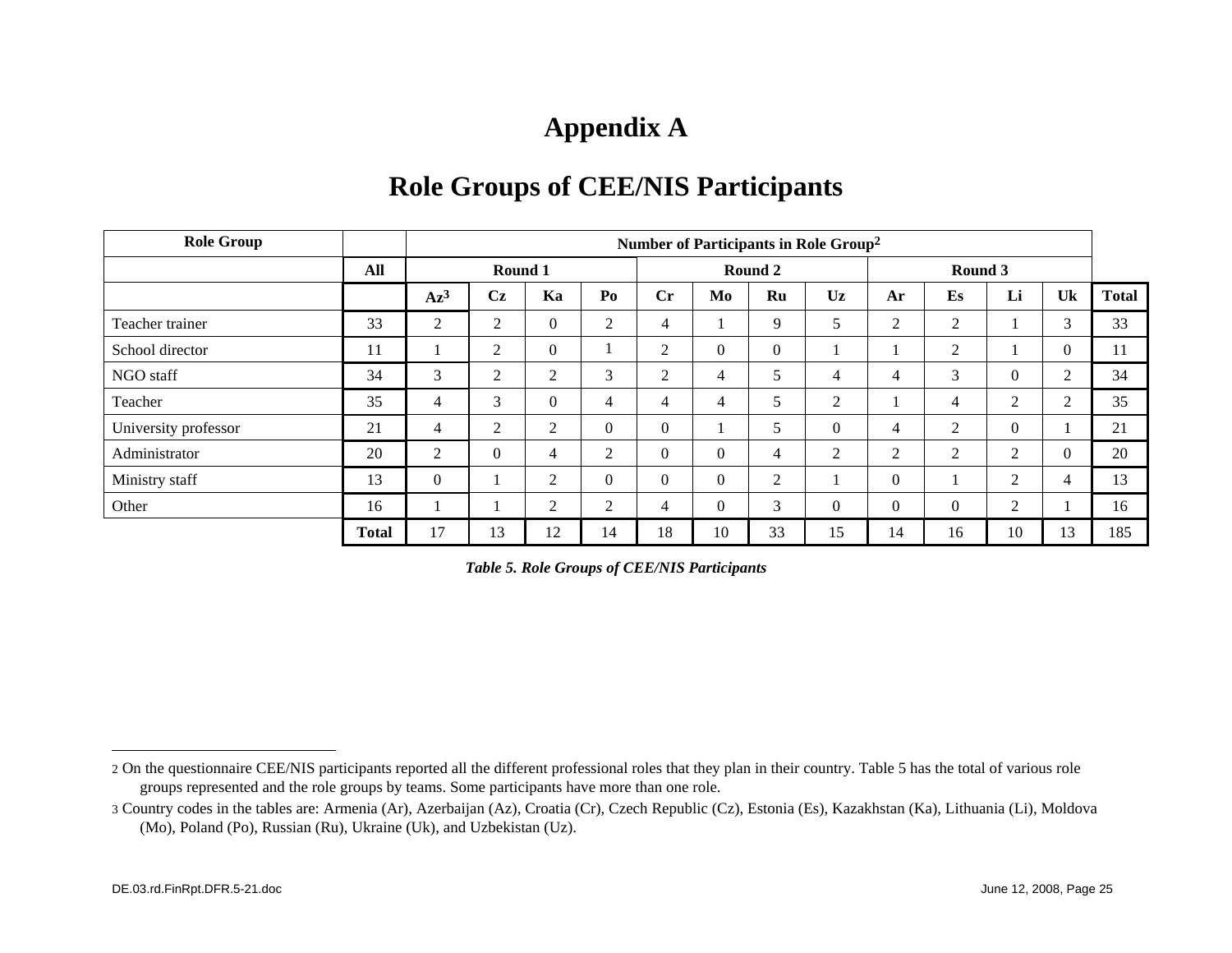# **Appendix B**

### **Activities of DEEP Teams**

| <b>CEE/NIS Team</b> | <b>Student Learning</b>                                                                                                                                                                                                | <b>Teacher Learning</b>                                                                                                                                                   | <b>Curriculum/Materials</b>                                                                                                                          | <b>Policy/Research</b>                                                                                                                                                             | Other (Admin., Res.,<br>Internet, Comm., Etc.)                                                                                                                                                                                |
|---------------------|------------------------------------------------------------------------------------------------------------------------------------------------------------------------------------------------------------------------|---------------------------------------------------------------------------------------------------------------------------------------------------------------------------|------------------------------------------------------------------------------------------------------------------------------------------------------|------------------------------------------------------------------------------------------------------------------------------------------------------------------------------------|-------------------------------------------------------------------------------------------------------------------------------------------------------------------------------------------------------------------------------|
| <b>Armenia</b>      | After school classes for<br>$8th$ , 9 <sup>th</sup> , and other<br>students in 12 pilot<br>schools - student self-<br>government.<br>On-line discussions of<br>issues (800 visits and<br>100 messages in 2<br>months). | 3-day workshops for 75<br>teachers and<br>administrators -<br>cooperative,<br>interactive methods.<br>1-day training for school<br>on-line coordinators.                  | Teacher training<br>materials.<br>Lesson plans $(9)$ -<br>interactive methods.<br>citizenship skills.<br>Draft of Civic<br>Competencies<br>Handbook. |                                                                                                                                                                                    | Administrators. 3-day<br>workshops for 75<br>teachers and<br><i>administrators</i> -<br>cooperative,<br>interactive methods <sup>4</sup> .<br>Communication.<br>Network of<br>organizations. Student<br>Internet discussions. |
| <b>Azerbaijan</b>   | Lessons - interactive,<br>cooperative learning.<br><b>Experiential learning</b><br>program for 30<br>students in Baku (visit<br>municipal offices,<br>constitutional court,<br>museums, etc.).                         | 3-day introductory and 5-<br>day follow up<br>workshops for 23<br>teachers - interactive<br>methods.<br>controversial issues,<br>conflict resolution,<br>computer skills. | Model lessons translated.<br>Teachers developing<br>Azeri-language<br>handbook of lessons.                                                           | Survey and analytical<br>report on state of<br>democracy education;<br>recommendations to<br>ministry.<br>Lobby for mandatory<br>democracy education<br>curriculum.                | Administrators.<br>Workshop for 10<br>school administrators<br>- awareness.<br>Communication.<br>Conferences, articles,<br>TV.<br>Final DEEP Conference.                                                                      |
| Croatia             |                                                                                                                                                                                                                        |                                                                                                                                                                           | Materials and seminar<br>design for teacher<br>training developed for<br>K-4, 5-8, and<br>secondary levels.<br>Civic education resource<br>guide.    | Needs assessment of<br>democracy education<br>in 15 selected schools<br>(5 each kindergarten,<br>elementary, and<br>secondary); 60<br>teachers interviewed.<br>Research published. | Communication. Gain<br>participation and<br>support in the 15<br>schools.                                                                                                                                                     |

#### *Table 6. Activities of DEEP Teams*

4 Where an activity was conducted for two groups or fits under two categories, it is entered in both columns and the duplicate entry is italicized.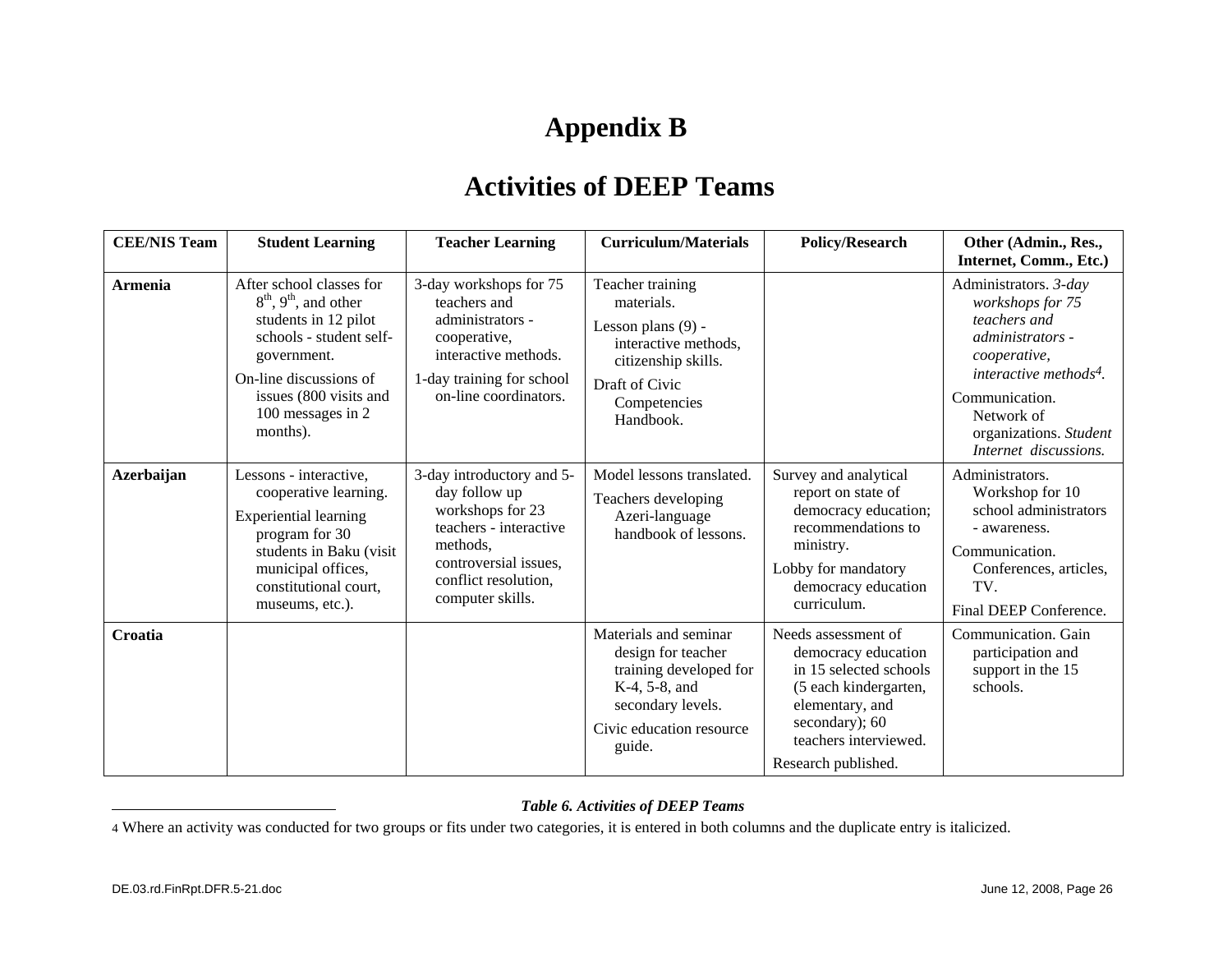| <b>CEE/NIS Team</b>   | <b>Student Learning</b>                                                                                                                                                                         | <b>Teacher Learning</b>                                                                                                                                                                                                                                    | <b>Curriculum/Materials</b>                                                                                                                                                                                                                           | <b>Policy/Research</b>                                                                                                                                                                                                                                                     | Other (Admin., Res.,<br>Internet, Comm., Etc.)                                                                                                                                                                                                                                                                                                                   |
|-----------------------|-------------------------------------------------------------------------------------------------------------------------------------------------------------------------------------------------|------------------------------------------------------------------------------------------------------------------------------------------------------------------------------------------------------------------------------------------------------------|-------------------------------------------------------------------------------------------------------------------------------------------------------------------------------------------------------------------------------------------------------|----------------------------------------------------------------------------------------------------------------------------------------------------------------------------------------------------------------------------------------------------------------------------|------------------------------------------------------------------------------------------------------------------------------------------------------------------------------------------------------------------------------------------------------------------------------------------------------------------------------------------------------------------|
| <b>Czech Republic</b> | 354 students in 4 schools<br>participated in new<br>lessons - practical<br>citizenship skills and<br>attitudes. Students<br>evaluated lessons.<br>38 students at 2 schools<br>in iEARN program. | 25 teachers piloted and<br>evaluated 9 new<br>interactive lessons.<br>2-day train the trainers<br>workshop for 21<br>teachers - new<br>methods, resource<br>people.<br>2-day training for 12<br>teachers at elementary<br>school - interactive<br>methods. | Team members and 4<br>community resource<br>people designed 9<br>new interactive<br>lessons. Extensive<br>evaluation and<br>refinement.<br>Training materials.<br>Survey of existing<br>teaching materials and<br>projects the use new<br>approaches. |                                                                                                                                                                                                                                                                            | Communication. Web,<br>media, print,<br>presentations reached<br>5,000 educators.<br>iEARN at 2 schools.<br><b>Community Expert</b><br>Resources. 4 people<br>helped design and<br>teach lessons.<br>University/Pre-Service.<br>42 students piloted<br>lessons. 19 students<br>took seminar on<br>teaching Roma<br>children. 5 new topics<br>for Masters theses. |
| <b>Estonia</b>        | Piloted Guide and gave<br>feedback.                                                                                                                                                             | 6 teachers piloted Guide<br>with students and<br>gave feedback.<br>Meetings/workshops for<br>teachers to introduce<br>the Guide, web site,<br>and iEARN (64<br>teachers, 6 principals).                                                                    | "Civic Engagement<br>Guide" for students to<br>help prepare for state<br>exam (questions,<br>exercises, worksheets)<br>- critical thinking,<br>discuss issues,<br>analyze<br>graphs/figures.                                                          | Contacted 6 education<br>officials about Guide.                                                                                                                                                                                                                            | Round Table. Reviewed<br>data on 2001 State<br>Examination in<br>Civics.<br>Communication. Web<br>page for educators,<br>students - materials<br>and resource links.                                                                                                                                                                                             |
| <b>Kazakhstan</b>     | Baseline survey of level<br>of civic consciousness<br>of Kazakh students<br>$(600$ students<br>surveyed) -<br>knowledge and<br>attitudes.                                                       | 10-15 teachers surveyed<br>600 students.                                                                                                                                                                                                                   |                                                                                                                                                                                                                                                       | Survey on status of civic<br>education. (62 faculty,<br>educators, NGO,<br>officials)<br>Baseline survey of the<br>level of civic<br>consciousness of<br>Kazakh students.<br>Report of study results<br>and conference<br>proceedings published<br>$(500 \text{ copies}).$ | Round Table. 20 experts<br>in democracy<br>education - status of<br>curriculum/materials.<br>Final DEEP Conference.<br>Discuss results of<br>study. Government<br>officials, faculty,<br>NGOs, principals.<br>Communication. Web<br>site.                                                                                                                        |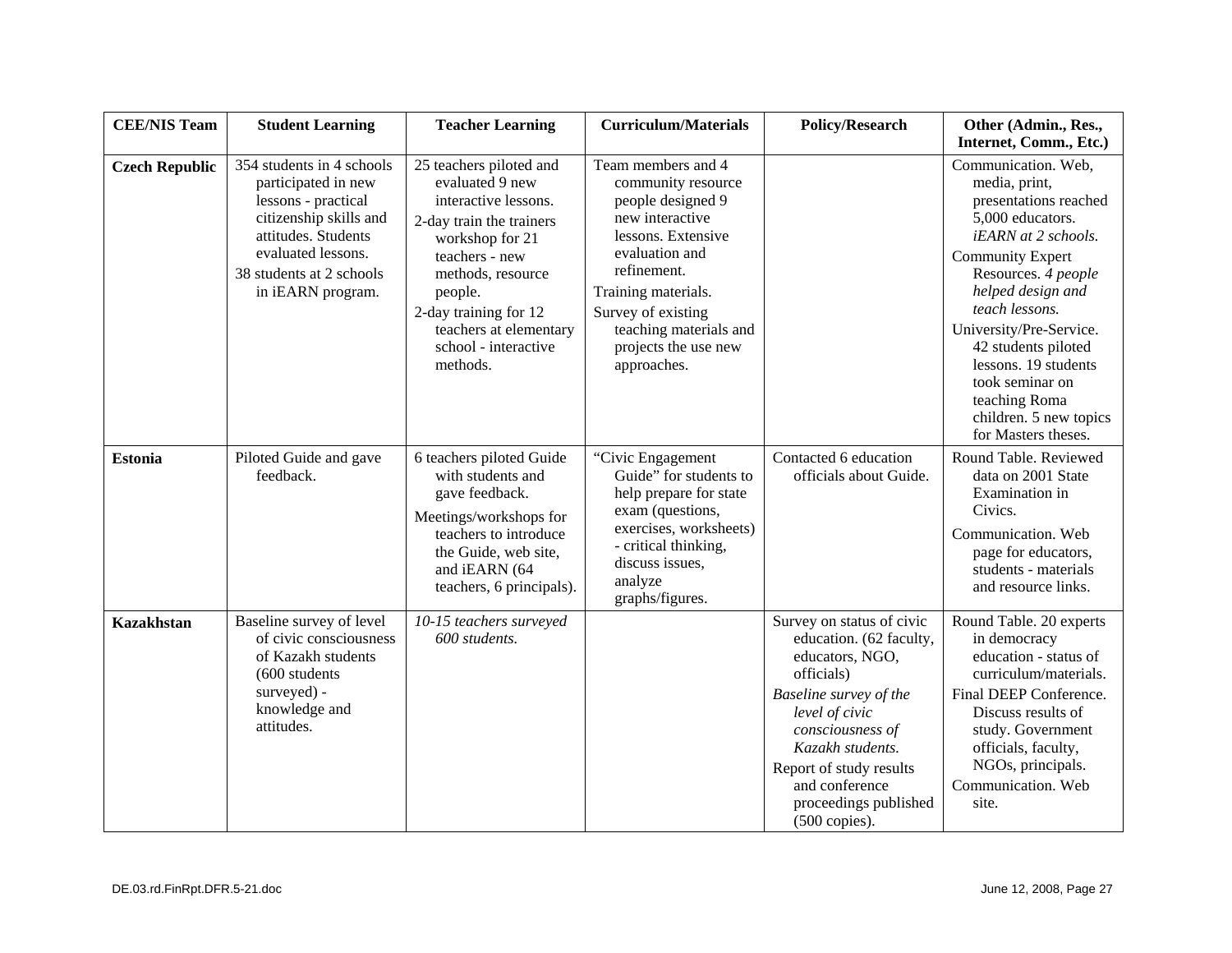| <b>CEE/NIS Team</b> | <b>Student Learning</b>                                                                                                                                                                                                                         | <b>Teacher Learning</b>                                                                                                                                                                                                                    | <b>Curriculum/Materials</b>                                                                                                              | <b>Policy/Research</b>                                                                                                                                    | Other (Admin., Res.,<br>Internet, Comm., Etc.)                                                                                                                                                                                                                       |
|---------------------|-------------------------------------------------------------------------------------------------------------------------------------------------------------------------------------------------------------------------------------------------|--------------------------------------------------------------------------------------------------------------------------------------------------------------------------------------------------------------------------------------------|------------------------------------------------------------------------------------------------------------------------------------------|-----------------------------------------------------------------------------------------------------------------------------------------------------------|----------------------------------------------------------------------------------------------------------------------------------------------------------------------------------------------------------------------------------------------------------------------|
| Lithuania           | Students at 7 schools -<br>on-line discussions<br>with US students on<br>controversial issues.                                                                                                                                                  | Workshop for 7 school<br>administrator,<br>English/civics teacher,<br>computer teacher) -<br>feedback on<br>Constitution<br>standards, active<br>teaching methods.<br>2 regional trainings -                                               | teams (3nattle-compartivities of DEEP Teams (Cont.)                                                                                      | Developed national<br>standards on the<br>Constitution.<br>Approved by<br>ministry, required of<br>schools, sent to all<br>teachers $(1,500)$<br>copies). | Administration.<br>Workshop for 7<br>school teams includes<br>administrators, civic<br>education experts.<br>Communication. Teacher<br>discussion via web<br>site; on-line review of<br>standards. On-line<br>network - US and                                       |
| <b>Moldova</b>      | Youth in Action Project.<br>61 students on 3<br>teams (plus 4 other<br>teams) designed and<br>implemented action<br>plans to solve<br>community problem.<br>2-day seminar for adults<br>and students.<br>Internet exchange with<br>US students. | active methods.<br>3-day training for 6 local<br>teams, 29 (most are<br>teachers plus NGO<br>staff, local authorities<br>- on project,<br>communication,<br>conflict resolution,<br>advocacy.<br>2-day seminar for adults<br>and students. | Adapted and translated<br>training materials<br>packet into Romanian<br>- community action.<br>Adapted from Street<br>Law's "Youth Act!" |                                                                                                                                                           | Lithuanian schools.<br>NGO and Local<br>Authorities. 3-day<br>training for 6 local<br>teams; 2-day seminar.<br>Final Conference. 10<br>students and 1 adult<br>per team; students<br>presented projects.<br>Communication. Internet<br>exchange with US<br>students. |
| Poland              | Students involved in 26<br>community action<br>projects.<br>30 students attended 1-<br>day workshop -<br>service learning, law,<br>iEARN.                                                                                                       | 130 teachers (civic<br>education, others),<br>principals, guests, and<br>30 students attended<br>1-day workshops in 4<br>towns - service<br>learning, law, iEARN.                                                                          | In process of developing<br>teacher manual.                                                                                              |                                                                                                                                                           | Administrators.<br>Principals attended 1-<br>day workshops -<br>service learning, law,<br><i>iEARN.</i><br>Communication. Web<br>site {English/Polish),<br>pamphlet, radio,<br>newspapers.                                                                           |

*Table 6. Activities of DEEP Teams (Cont.)*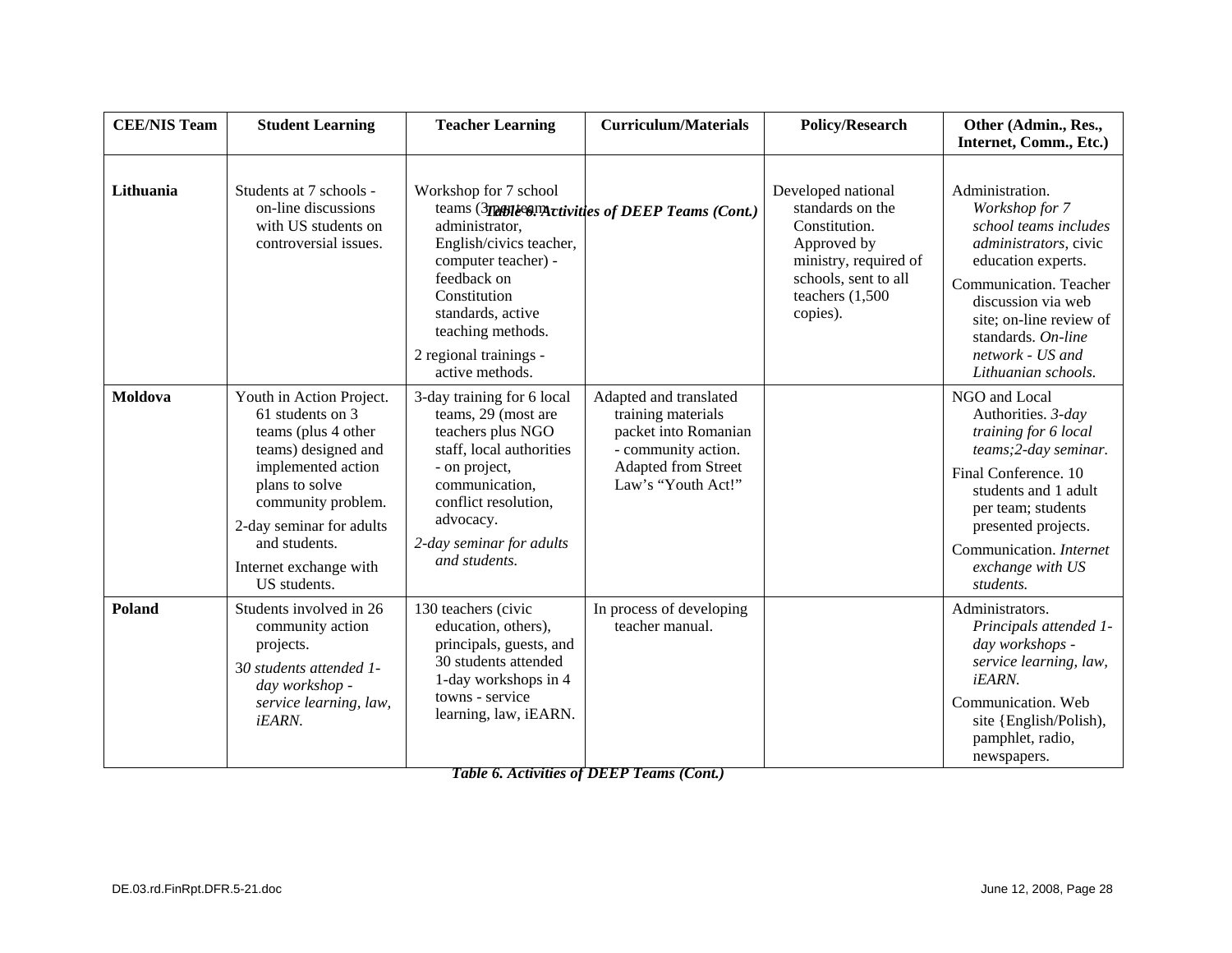| <b>CEE/NIS Team</b> | <b>Student Learning</b>                                                                                                                                                           | <b>Teacher Learning</b>                                                                                                                            | <b>Curriculum/Materials</b>                                                                                    | <b>Policy/Research</b>                                                                                                                                                                                                                                                                                                        | Other (Admin., Res.,<br>Internet, Comm., Etc.)                                                                                                                                                                                                                                                                                                                                                                                                                                                                                                                                                                                                                                                                                    |
|---------------------|-----------------------------------------------------------------------------------------------------------------------------------------------------------------------------------|----------------------------------------------------------------------------------------------------------------------------------------------------|----------------------------------------------------------------------------------------------------------------|-------------------------------------------------------------------------------------------------------------------------------------------------------------------------------------------------------------------------------------------------------------------------------------------------------------------------------|-----------------------------------------------------------------------------------------------------------------------------------------------------------------------------------------------------------------------------------------------------------------------------------------------------------------------------------------------------------------------------------------------------------------------------------------------------------------------------------------------------------------------------------------------------------------------------------------------------------------------------------------------------------------------------------------------------------------------------------|
| <b>Russia</b>       | 3 pilot sites, 15 schools<br>field tested program<br>with $5th$ , $9th$ , and<br>secondary students.<br>Pre-test data<br>collected, (post-test<br>data later).<br>iEARN projects. | 22-day regional<br>workshops for 92<br>teachers, principals,<br>administrators,<br>officials, and NGO -<br>standards,<br>competencies,<br>methods. | Teacher training<br>materials.<br>Translated and adapted<br>lessons.<br>Student pre-post tests.                | Methodic Letter on<br>democracy education<br>for ministry.<br>Policy workshop for<br>ministry, teachers,<br>university faculty,<br>textbook writers,<br>standards developers.<br>Paper on democracy<br>education.<br>Developed civic<br>education standards<br>for grades 5-8.<br><b>Approved by</b><br><b>Russian Duma.*</b> | Administrators. 2 2-day<br>regional workshops.<br>Final Conference. "The<br>Russian Way" 128<br>people from all<br>regions (university<br>chairs, experts,<br>officials, NGOs,<br>teachers, media).<br>Communication. Teacher<br>and student iEARN<br><i>projects</i> - tolerance,<br>distance learning.<br><b>Bekasovo Planning</b><br><b>Conference</b> . 17<br><b>Russian education</b><br>leaders met with US<br>directors for 3 days -<br>status of, obstacles to<br>democracy<br>education.<br><b>Bloomington, IN</b><br><b>Seminar. 20 Russian</b><br>civic education<br>specialists met for 3<br>weeks in US.<br><b>St. Petersburg</b><br><b>Conference. Team of</b><br>20 presented to 30<br>other Russian<br>educators. |
| <b>Ukraine</b>      | 5-day workshop for<br>community service<br>teams (32 students,<br>teachers,<br>administrators) -                                                                                  | 5-day workshop for<br>community service<br>teams (32 students,<br>teachers,<br>administrators) -                                                   | Teaching Manual for<br>community service<br>projects (70 pages)<br>printed and on-line.<br>Adapted from Street | Recommendations from<br>conference round<br>table on education and<br>social problems sent<br>to ministry.                                                                                                                                                                                                                    | Administrators. 5-day<br>workshop for<br>community service<br>teams.<br>Communication. Web                                                                                                                                                                                                                                                                                                                                                                                                                                                                                                                                                                                                                                        |

DE.03.rd.FinRpt.DFR.5-21.doc June 12, 2008, Page 29 \*Bold items are activities led by the Russian team *Table 6. Activities of DEEP Teams (Cont.)*  that worked with Indiana University.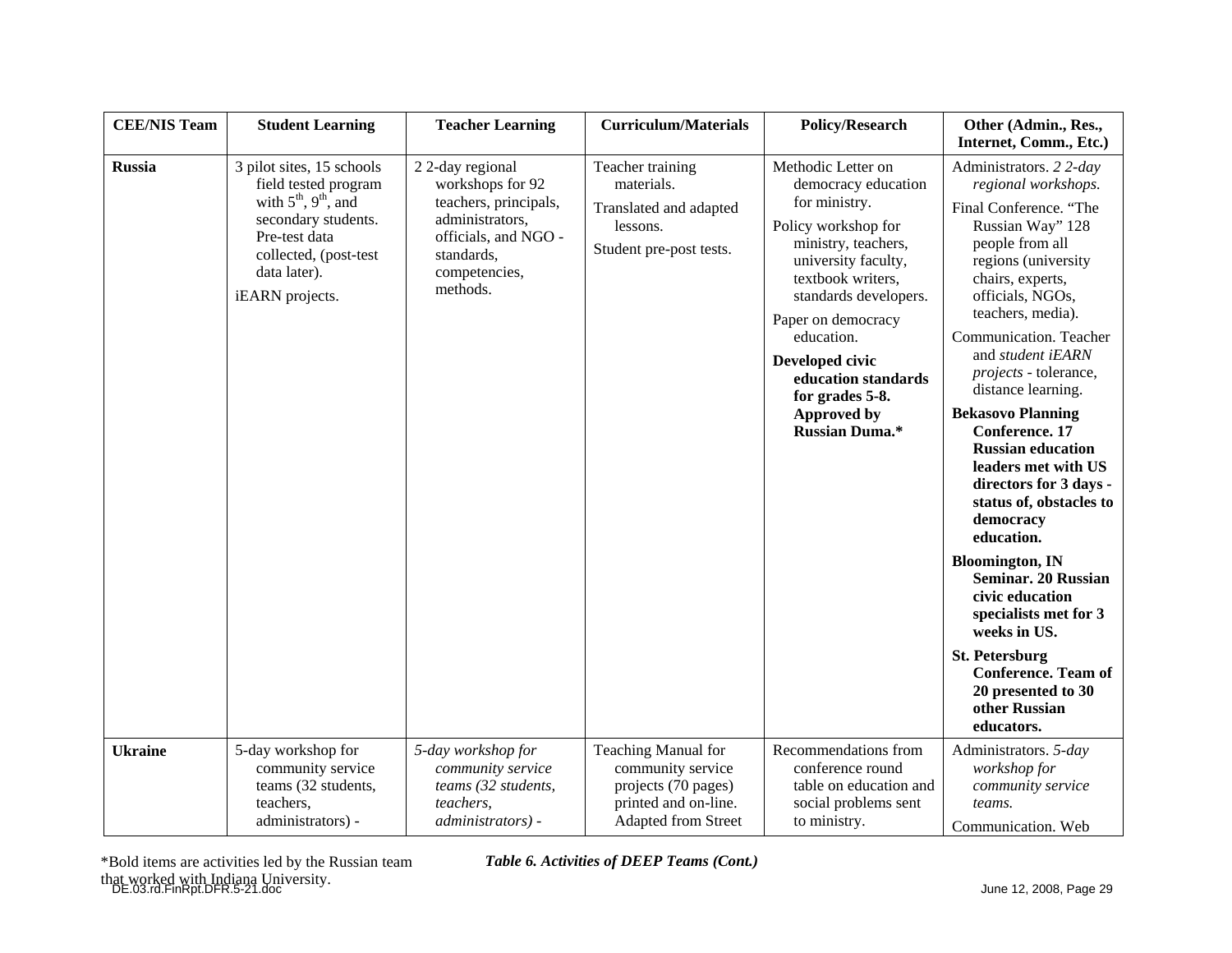| <b>CEE/NIS Team</b> | <b>Student Learning</b>                                                                                                                                                                                          | <b>Teacher Learning</b>                                                                                                                                                                        | <b>Curriculum/Materials</b> | <b>Policy/Research</b> | Other (Admin., Res.,<br>Internet, Comm., Etc.)                                                                                                                                                                                                                                        |
|---------------------|------------------------------------------------------------------------------------------------------------------------------------------------------------------------------------------------------------------|------------------------------------------------------------------------------------------------------------------------------------------------------------------------------------------------|-----------------------------|------------------------|---------------------------------------------------------------------------------------------------------------------------------------------------------------------------------------------------------------------------------------------------------------------------------------|
|                     | hands-on training.<br>7 school teams (320)<br>students, 33 adults)<br>designed/implemented<br>community<br>service/local problem<br>projects.                                                                    | hands-on training.                                                                                                                                                                             | Law's "Youth Act!"          |                        | site and iEARN<br>network for<br>participating schools.<br>Final Conference.<br>Students presented<br>and discussed<br>projects.                                                                                                                                                      |
| <b>Uzbekistan</b>   | 3 1-day seminars for 107<br>$6^{\text{th}}$ -10 <sup>th</sup> grade<br>students on student<br>government.<br>Teams at 4 pilot<br>"Socially Active"<br>Schools" planned and<br>implemented<br>community projects. | 5-day teacher workshops<br>$(1$ in Russian, $1$ in<br>Uzbek) - interactive<br>methods, democracy<br>knowledge and skills.<br>12-15 teachers from<br>each school.<br>Training on <i>iEARN</i> . |                             |                        | Roundtable, 40<br>administrators,<br>teachers, students,<br>parents, local/state<br>officials, community<br>committees.<br>Administrators. 5-day<br>workshop for 30<br>principals, deputies of<br>academics, local<br>officials - plan to<br>democratize, socially<br>active schools. |

*Table 6. Activities of DEEP Teams (Cont.)* 

| <b>Activity Area</b> | <b>Number of Teams</b> | <b>Countries with Emphasis</b>                    |
|----------------------|------------------------|---------------------------------------------------|
| <b>Students</b>      |                        | Ar, Az, Cz, Mo, Po, Ru, Uk, Uz                    |
| <b>Teachers</b>      | 10                     | Ar, Az, Cz, Es, Li, Mo, Po, Ru, Uk, Uz            |
| Curriculum/Materials |                        | Ar, Az, Cr, Cz, Es, Mo, Ru, Uk                    |
| Policy/Research      | 6                      | Az, Cr, Ka, Li, Ru, Ru/Bl                         |
| Administration       |                        | Ar, Az, Li, Po, Ru, Uk, Uz                        |
| Communication        |                        | Ar, Az, Cz, Es, Ka, Li, Mo, Po, Ru, Ru/Bl, Uk, Uz |

*Table 7. Teams with Strong Emphasis in Each Activity*